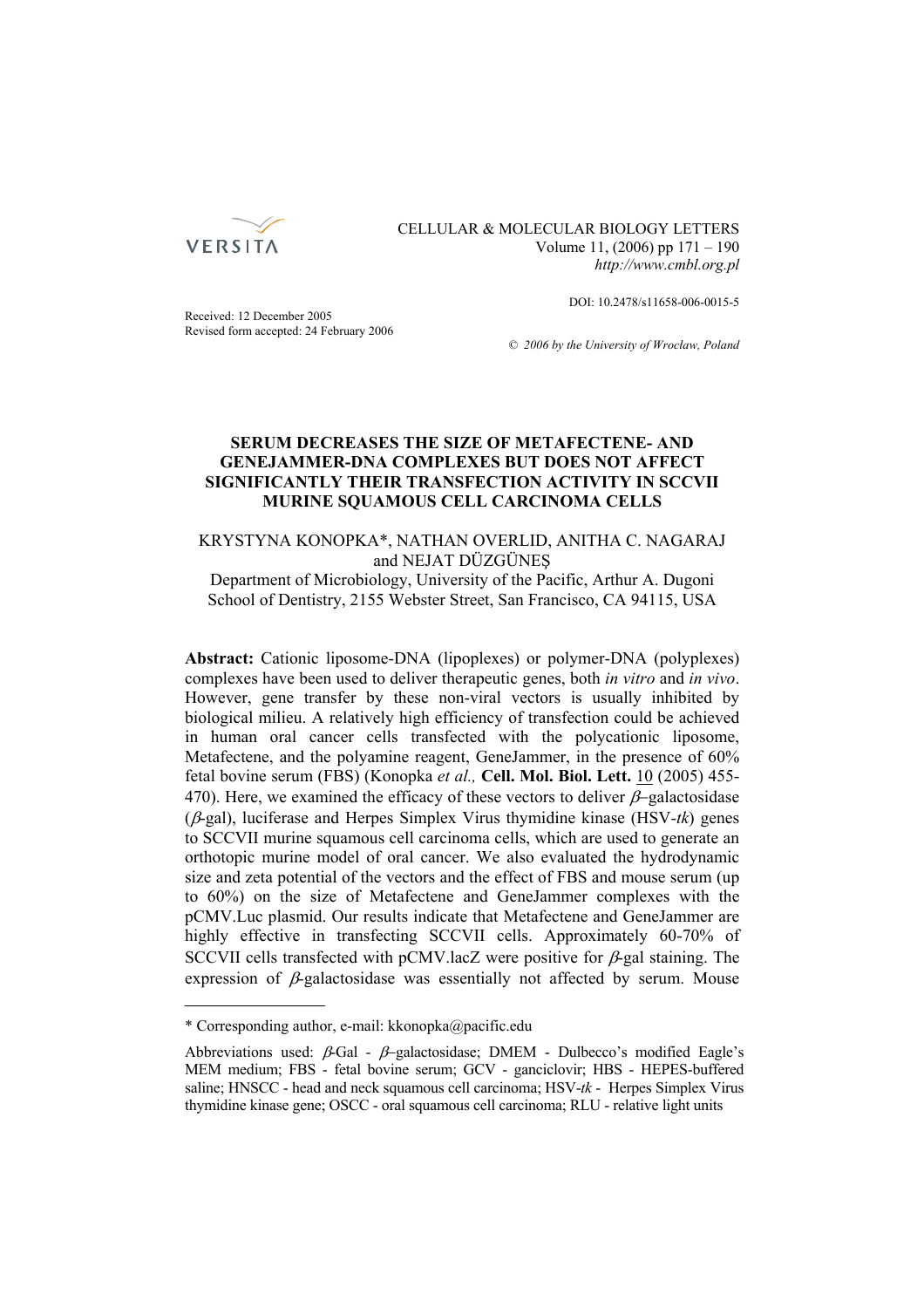serum (20-60%) reduced both Metafectene- and GeneJammer-mediated luciferase expression by ~30-45%, while FBS did not affect transfection efficiency. The delivery of the HSV-*tk* gene by Metafectene or GeneJammer in the presence of 0% or 60% FBS, followed by GCV treatment for 6 days, resulted in over 90% cytotoxicity. The mean diameters of the DNA complexes of Metafectene and GeneJammer decreased significantly as a function of the serum concentration. The reduction in the size of the lipoplexes and polyplexes by serum was essentially not inhibitory to transfection of SCCVII cells. This is in contrast to previous hypotheses that serum-induced decrease in the size of lipoplexes is the primary cause of serum inhibition of transfection.

**Key words:** Transfection, Metafectene, GeneJammer, Serum inhibition, HSV-*tk* gene, SCCVII murine squamous cell carcinoma cells

#### **INTRODUCTION**

Head and neck squamous cell carcinoma (HNSCC) afflicts about 50,000 new patients each year in the U.S. and more than 500,000 worldwide [1, 2]. Fifty two  $\%$  of positively diagnosed patients have a mean survival time of only five years [3], a statistic that has not changed considerably over the past 20 years. Patients who survive a first cancer of the oral cavity have a 20-fold increased risk of developing a second primary oral cancer [4]. About 67% of patients dying of oral cancer have no evidence of symptomatic distant metastases; thus control of the localized or regional disease via effective therapies is of utmost importance. Despite advances in surgery, chemotherapy and radiation of HNSCC, no major improvement in efficacy and survival has occurred. The treatments cause many side effects, including jaw pain, mouth sores, dysfunctional salivary glands, difficulties in chewing, swallowing and talking [5].

Gene therapy approaches may be able to target cancer cells while sparing normal cells, and may be useful in the treatment of recurrent disease [6-8]. Oral cancer is a particularly appropriate target for gene therapy, since direct injection of most primary and recurrent lesions is possible with this approach. Gene delivery systems include viruses and non-viral vectors. Although generally efficient in transducing cells, viral vectors suffer from problems of immunogenicity, toxicity, limits in the size of exogenous DNA, and the risk of inducing tumorigenic mutations and generating active viral particles through recombination [8, 9].

Synthetic cationic liposome-DNA (lipoplexes) or polymer-DNA complexes (polyplexes) provide a simple means of transferring DNA into target cells [9-11]. Cationic liposomes have been utilized in numerous studies of gene delivery *in vivo* [12-17]. It is thought that DNA delivered into the cytoplasm via lipoplexes is transported inefficiently through the nuclear membrane [18, 19]. The breakdown of the nuclear membrane during mitosis appears to be crucial to efficient entry of the transfected DNA into the nucleus [20]. Therefore, cell proliferation may be an important factor in the efficiency of gene transfer, and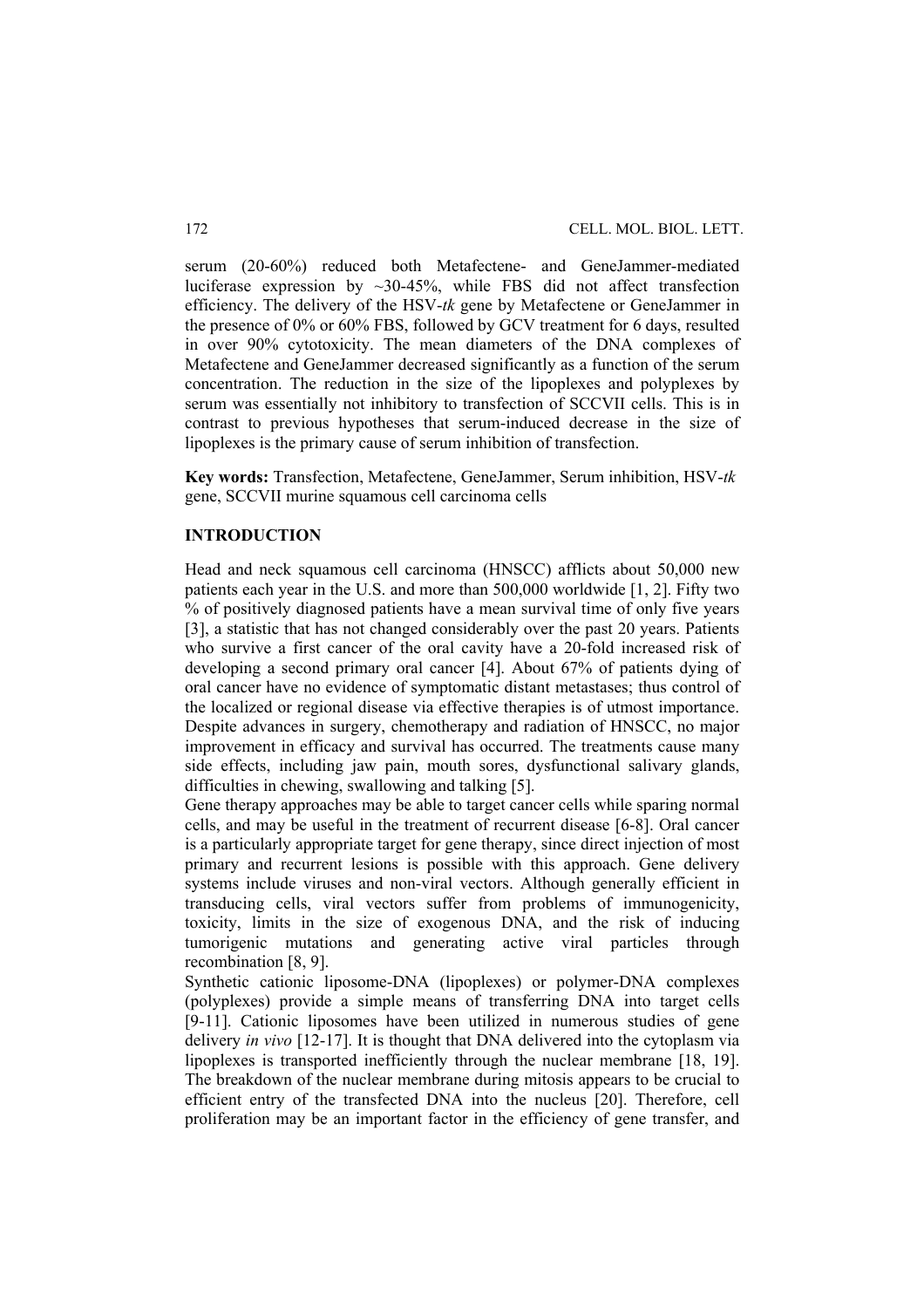rapidly dividing, transformed cells in HNSCC are likely to be more susceptible to transgene expression via non-viral vectors compared to normal, non-dividing cells.

We have focused on establishing a highly efficient and tumor-specific non-viral gene delivery system for the treatment of oral SCC tumors in immunocompetent C3H/HeJ mice. This syngeneic orthotopic murine model for HNSCC, that involves the injection of SCCVII murine squamous cell carcinoma cells in the floor of the mouth, was developed by O'Malley *et al.* [21, 22] and has been used previously in evaluating the efficacy of immunomodulator genes delivered by adenoviral vectors [23, 24]. The delivery of the murine interleukin-2 (IL-2) gene via cationic liposomes in combination with the murine IL-12 gene via a polymeric vector also resulted in significant antitumor effects compared to the individual cytokine gene treatments and no treatment [25].

As a primer to investigating the use of non-viral vectors in an animal model of HNSCC, we examined the effect of high concentrations (20-60%) of fetal bovine serum (FBS) and mouse serum on the delivery of luciferase, β-galactosidase and Herpes Simplex Virus thymidine kinase (HSV-*tk*) genes to SCCVII cells, by the polycationic liposome, Metafectene, and the polyamine reagent, GeneJammer. We also evaluated the physicochemical properties of Metafectene and GeneJammer complexes with DNA in terms of their size and zeta potential. We determined the effect of serum on the size of Metafectene and GeneJammer complexes with the pCMV.Luc plasmid. We then examined whether the HSV-*tk* gene delivered in the presence of high concentrations (up to 60%) of serum, could induce cell death following treatment with GCV. Some of our results have been presented earlier in preliminary form [26].

## **MATERIALS AND METHODS**

#### **Materials**

MetafecteneTM, a polycationic liposomal transfection reagent, containing a polyamine-lipid and dioleoyl phosphatidylethanolamine (DOPE), was purchased from Biontex Laboratories GmbH (Munich, Germany). GeneJammer transfection reagent, a proprietary formulation of polyamine and other components in 80% ethanol, was obtained from Stratagene (La Jolla, CA). Alamar Blue dye (alamarBlue<sup>TM</sup>) was purchased from Biosource International, Inc. (Camarillo, CA). The β-Gal Staining Kit was obtained from Invitrogen (San Diego, CA). The penicillin, streptomycin and L-glutamine solutions were obtained from Irvine Scientific (Santa Ana, CA). Ganciclovir (GCV) was a gift from Hoffmann-La Roche, Inc. (Nutley, NJ).

#### **Plasmids**

The plasmids, pCMV.Luc (VR-1216; a gift of Dr. P. Felgner (Vical, San Diego, CA)) encoding luciferase, and pCMV.lacZ (Clontech, Palo Alto, CA) encoding β-galactosidase, were used for evaluating transfection efficiency. The plasmid pUMVC1-*tk* (previously designated pNGVL1-*tk*) expressing thymidine kinase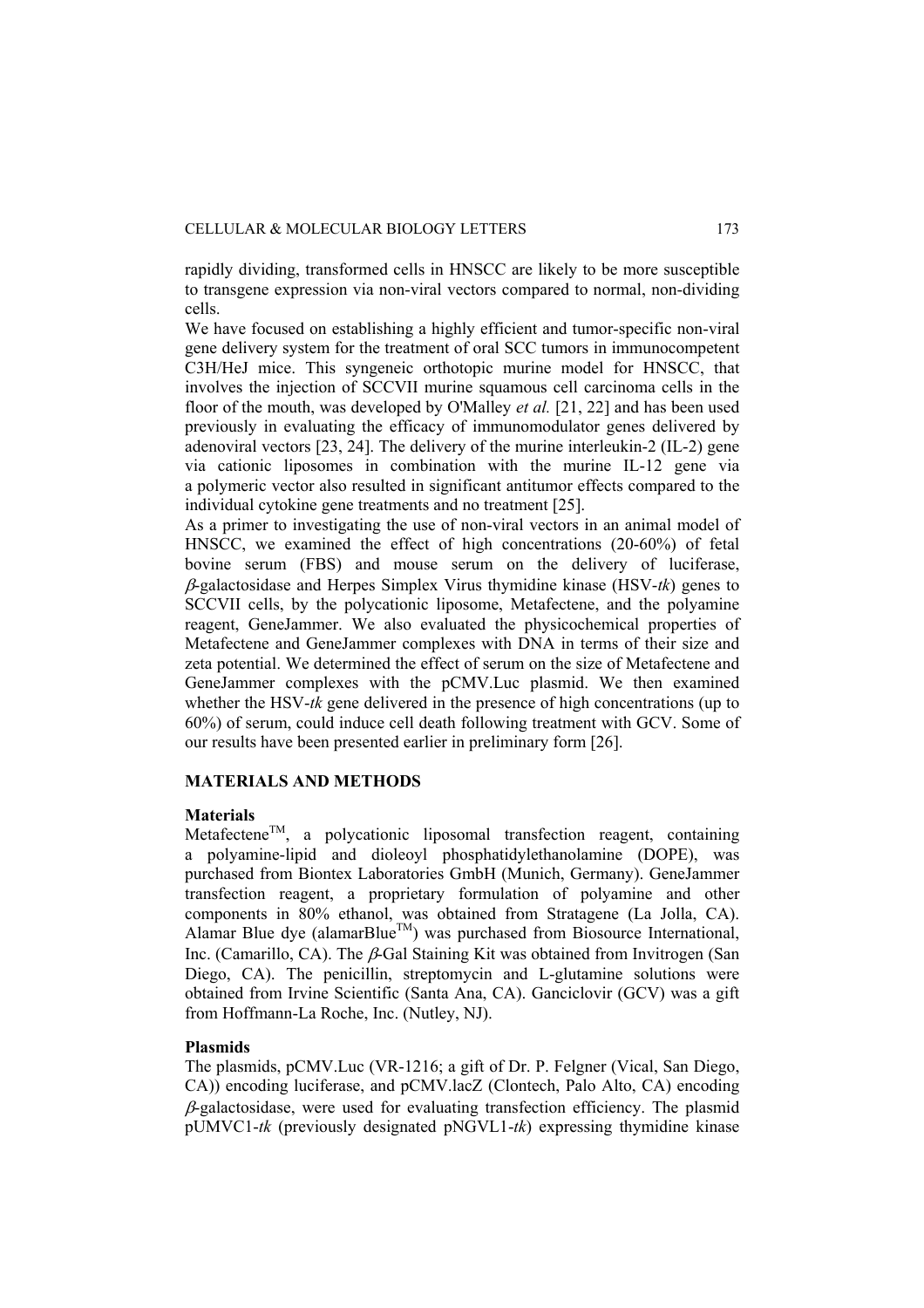was obtained from the National Gene Vector Core Laboratory at the University of Michigan (Ann Arbor, MI) and propagated by Aldevron (Fargo, ND) (endotoxin level: <100 EU per mg).

# **Physicochemical characterization of Metafectene and GeneJammer complexes with DNA**

Complexes were characterized with respect to their size and zeta potential using a Coulter N4 Plus Submicron Particle Analyzer and a Coulter DELSA 440 (Coulter Corporation, Miami, FL), respectively. The Coulter N4 Plus uses a photon correlation spectroscopy-based technique, employing autocorrelation spectroscopy of scattered laser light to determine its time-dependent fluctuations resulting from the Brownian motion of particles in suspension. The detection angle was fixed at 90° with 5 min of calibration and 7 min of run time. The mean particle size of complexes was determined, both in the absence and the presence of serum. Complexes of Metafectene and GeneJammer with the pCMV.Luc plasmid were prepared in DME medium. Metafectene was used at 2 ul:1 ug or 4 ul:1 ug DNA and GeneJammer at 3 ul:0.5 ug or 6 ul:0.5 ug DNA. Where indicated, increasing concentrations of serum were included in the medium. To evaluate if the presence of serum affected measurements of the size distribution obtained by the light-scattering method, the size of control latex beads was determined in the presence of serum. The size distribution was also determined for DME medium alone containing 0, 20, 40 and 60% FBS or mouse serum. Measurements were carried out in duplicate 15 min after preparation of complexes. The Delsa 440 is a laser-based multiangle particle electrophoresis analyser that measures the electrophoretic mobility and zeta potential distribution simultaneously with the hydrodynamic size of particles in suspension. Complexes of Metafectene and GeneJammer with the pCMV.Luc plasmid were prepared in HEPES-buffered saline (HBS) (20 mM HEPES pH 7.4 and 100 mM NaCl). Samples of the prepared complexes were placed in the measuring cell, whose position was adjusted to cover a previously determined stationary level, and an electronic current of 3.0 mA was applied. Measurements were recorded and the zeta potential was calculated for each scattering angle (8.7°, 17.4°, 26.8° and 34.7°); the values represent the mean from the different angles of two measurements. Measurements were carried out 15 min after preparation of complexes.

## **Cell culture and transfection**

SCCVII is an aggressive murine squamous cell carcinoma cell line that was established from the squamous cell carcinoma that developed spontaneously in C3H/HeJ mice and has been propagated subsequently in vitro [27]. For our studies, SCCVII cells were kindly provided by Drs. D. Li and B. O'Malley (University of Pennsylvania, Philadelphia, PA). The cells were cultured in Dulbecco's modified Eagle's MEM (DMEM) (Irvine Scientific) supplemented with 10% FBS (Sigma, St. Louis, MO), penicillin (100 U/ml), streptomycin (100 µg/ml) and L-glutamine (4 mM) (DMEM/10). Mouse serum was obtained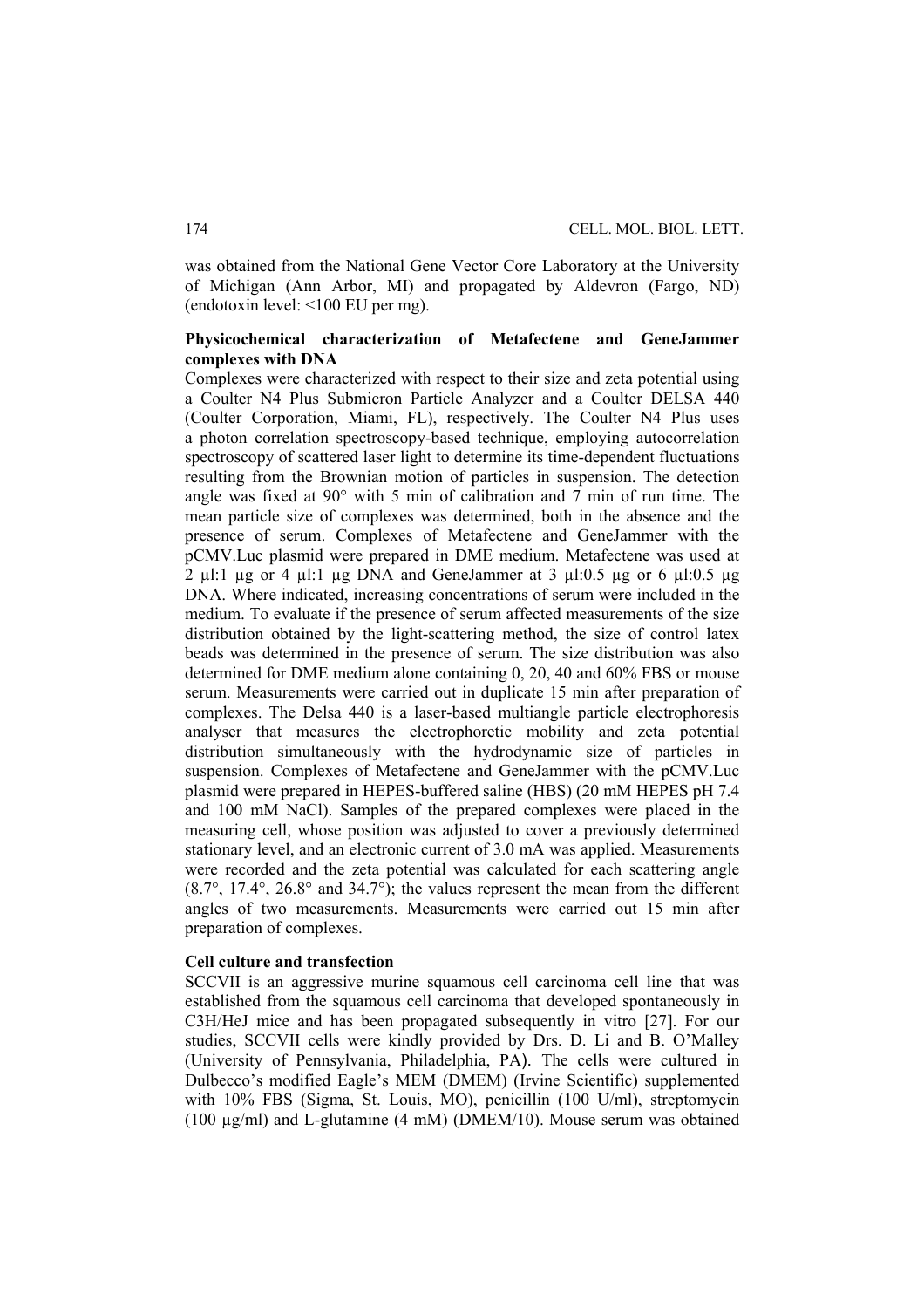from Equitech-Bio, Inc. (Kerrville, TX). For transfection, between 1.0-1.8 x  $10^5$ cells were seeded in 1 ml of DMEM in 48-well culture plates one day before transfection, and used at approximately 60-80% confluence. Cells were prewashed with serum-free DMEM medium and then covered with 0.4 ml of the same medium. Complexes were prepared by mixing Metafectene or GeneJammer with 100 µl of serum-free DMEM medium, followed by the addition of plasmid DNA. The mixture was incubated for 15 min at room temperature after the addition of the transfection reagent, and another 15 min after addition of DNA. Metafectene or GeneJammer complexes with DNA were added in a volume of 0.1 ml per well, the cells were incubated for 4 h at 37°C, and then 0.5 ml of serum-containing medium was added. For Metafectene and GeneJammer, the optimal ratio of transfection reagent to DNA was determined as described previously [28]. It was not possible to determine a  $+/-$  (cationic component/DNA) charge ratio for these reagents, since the chemical structures, the concentration of the cationic component and the molecular charges have not been disclosed by the manufacturers. When transfection was performed in the presence of serum, FBS or mouse serum was added to the cells to a final concentration as indicated. In experiments involving high concentrations of serum during the 4-h transfection, the protocol necessitated the use of 30% FBS in the subsequent incubation phase.

## **Transfection efficiency and activity**

Transfection efficiency was examined by  $\beta$ -Gal staining as described previously [29]. Luciferase activity was assayed 48 h after transfection, using the Luciferase Assay System (Promega, Madison, WI), and a TD-20/20 luminometer (Turner Designs, Sunnyvale, CA). The data were expressed as relative lights units (RLU) per ml of cell lysate. These values are designated "transfection activity". The protein content of the lysates was measured by the DC Protein Assay reagent (Bio-Rad, Hercules, CA) using bovine serum albumin Fraction V (Sigma) as the standard.

# **Cell viability assay**

Cell morphology was evaluated by inverted phase contrast microscopy at 25x magnification. The number of viable cells used for the experiments was determined by Trypan Blue exclusion. Cell viability was quantified by a modified Alamar Blue assay [30, 31]. Cell viability (as a percentage of mocktreated control cells) was calculated according to the formula  $[(A570 - A600)$  of test cells] x  $100 / [(A570 - A600)$  of control cells].

#### **Ganciclovir-mediated cytotoxicity**

Cells transfected with the HSV-*tk* plasmid were incubated in the presence of GCV (20  $\mu$ g/ml) for the indicated periods of time. Cell viability was quantified as described above. After removal of the Alamar Blue/medium mixture, fresh DMEM/10 medium with GCV was added and cells were incubated further at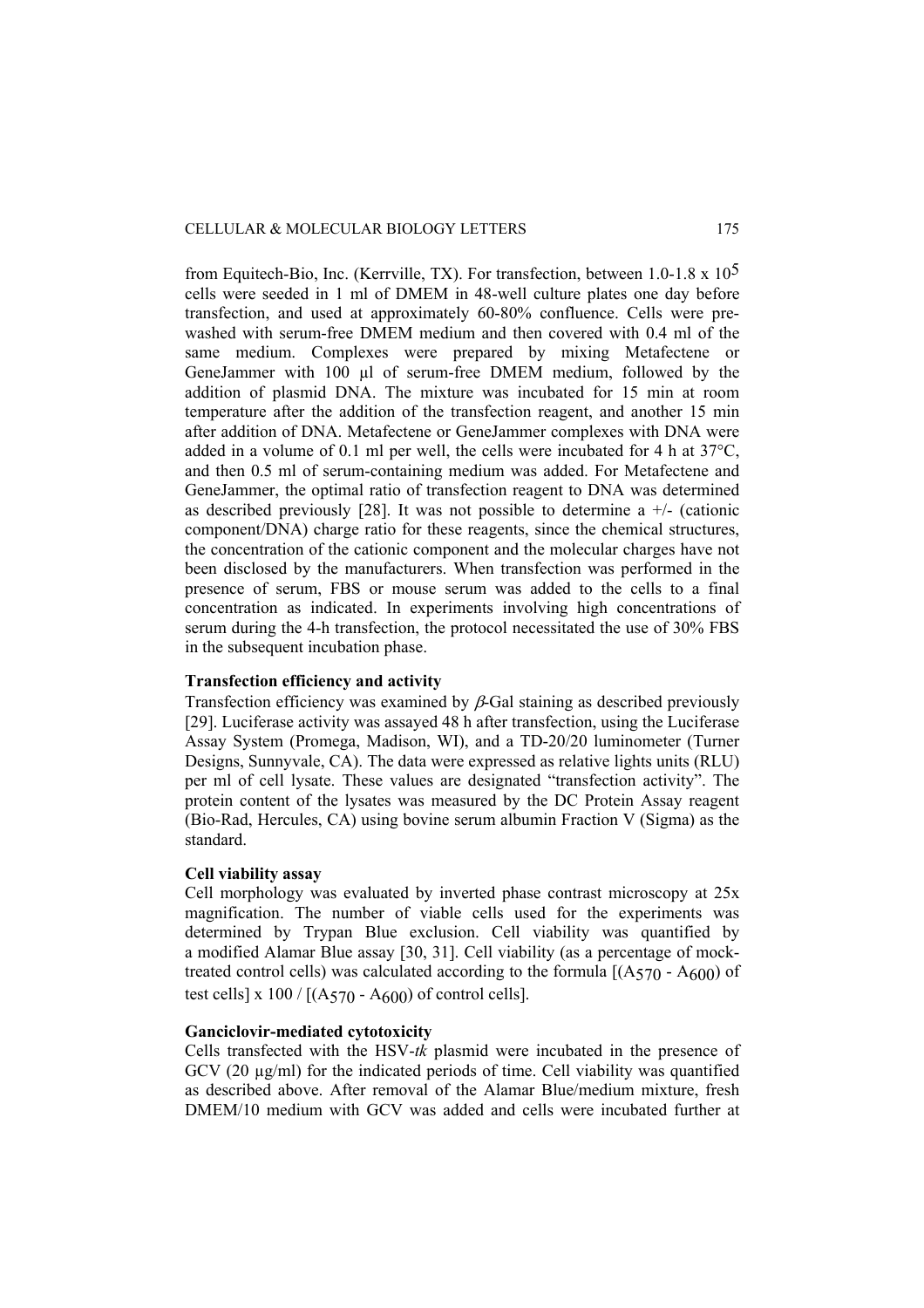37°C. Mock-transfected cells incubated either in the presence or the absence of GCV served as controls.

### **Statistical analysis**

The statistical evaluation was performed by the unpaired Student's t-test, using StatView software (BrainPower, Inc., Calabasas, CA). A probability value (P) of less than 0.05 was considered significantly different.

### **RESULTS**

## **The effect of serum on Metafectene- and GeneJammer-mediated gene transfer to SCCVII cells**

For many transfection reagents, the presence of serum can interfere with gene delivery and transfection efficiency [28, 32-38]. We examined the effects of FBS or mouse serum on transfection of SCCVII cells by the polycationic liposome, Metafectene, and the polyamine reagent, GeneJammer. SCCVII cells were chosen since they are employed in the generation of OSCC tumors in an oral cancer model in C3H/HeJ mice [21, 22]. The ratios of transfection reagent/DNA (v/w) were selected based on the manufacturers' recommendations. Experiments were performed under the optimal conditions. It was not our intention to compare Metafectene and GeneJammer under identical conditions. Moreover, this would have been impossible, given the completely different nature of the two reagents. Metafectene was used at  $2 \mu$ 1:1  $\mu$ g or 4  $\mu$ 1:1  $\mu$ g DNA and GeneJammer at 3 ul:0.5 ug or 6 ul:0.5 ug DNA with the reporter pCMV.Luc plasmid. The optimal conditions for SCCVII cells were 2 µl Metafectene:1 µg DNA per well, and 3 µl GeneJammer:0.5 µg DNA per well (data not shown), and the subsequent experiments were performed under these conditions. SCCVII cells were readily transfectable and the expression of luciferase was very high, both with Metafectene and GeneJammer. The luciferase activity was strongly dependent on the number of cells seeded before transfection and the cell confluency at the time of transfection. Both with Metafectene and GeneJammer, the average value of luciferase activity (RLU/ml) in the absence of serum was  $1,13 \times 10^6 \pm 0.16 \times 10^6$ , but in some experiments the values were even higher, in the range of 4-6 x  $10^6$  RLU/ml. The high transfection efficiency was also confirmed by  $\beta$ -gal staining. When SCCVII cells were transfected with the pCMV.lacZ plasmid using Metafectene or GeneJammer, approximately 60-70% of the cells were positive for  $\beta$ -gal staining. The  $\beta$ -galactosidase expression was essentially not affected by FBS or mouse serum (up to 60%) (data not shown). The expression of luciferase was also examined as a function of serum concentration. Mouse serum (20-60%) reduced both Metafectene- and GeneJammer-mediated luciferase expression by  $\sim$ 30-45%, while FBS did not affect transfection efficiency. It should be noted that the inhibitory effect of mouse serum was essentially independent of its final concentration (Tab. 1). When compared to mock-transfected controls, both Metafectene- and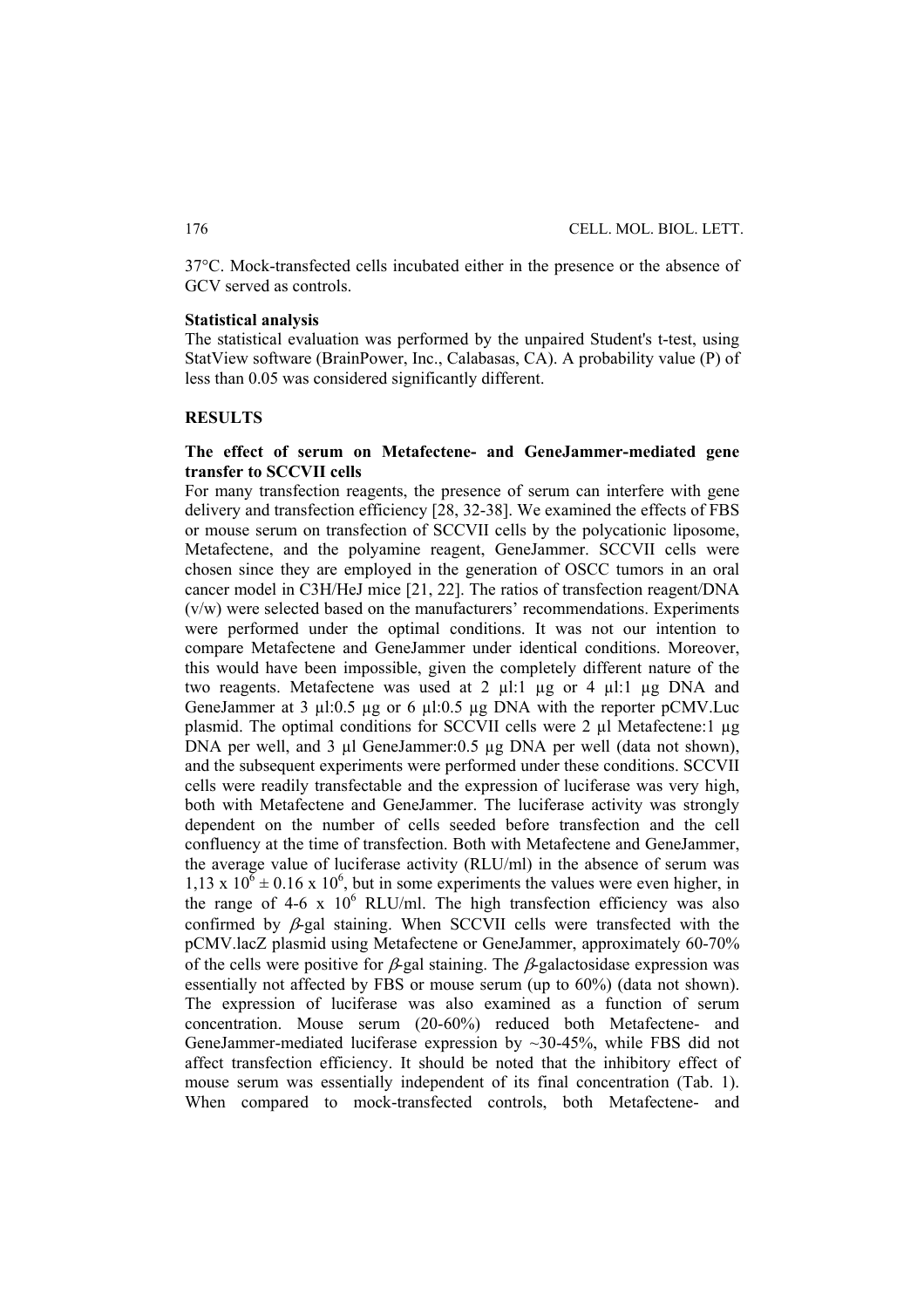GeneJammer-mediated transfection with pCMV.Luc plasmid did not result in the reduction of cellular protein (data not shown).

Tab. 1. The effect of fetal bovine serum and mouse serum on luciferase gene expression by SCCVII murine squamous cell carcinoma cells transfected with Metafectene- or GeneJammer-complexed pCMV.Luc plasmid.

| Serum      | Transfection | $%$ Serum        |                   |                             |                  |
|------------|--------------|------------------|-------------------|-----------------------------|------------------|
|            | reagent      | 0                | 20                | 40                          | 60               |
| <b>FBS</b> | Metafectene  | $100.0 \pm 4.3$  | $126.1 \pm 4.9^x$ | $102.2 \pm 12.1$            | $884 \pm 124$    |
| <b>FBS</b> | GeneJammer   | $100.0 \pm 7.6$  | $118.2 \pm 14.5$  | $88.7 \pm 6.8$              | $99.1 \pm 3.9$   |
| Mouse      | Metafectene  | $100.0 \pm 15.1$ | $30.7 \pm 2.4^x$  | 41.6 $\pm$ 7.8 <sup>x</sup> | $30.8 \pm 7.0^x$ |
| Mouse      | GeneJammer   | $100.0 \pm 7.3$  | $45.9 \pm 8.7^x$  | $46.9 \pm 2.5^y$            | $35.4 \pm 7.0^y$ |

The actual values of luciferase activity (RLU/ml) for 0% serum are given in the text. Values represent means  $\pm$  S.D. from two separate experiments performed in triplicate, expressed as percentage of luciferase activity (RLU/ml) obtained in the absence of serum. Values obtained in the presence of 20, 40 and 60% serum significantly different from the control:  $x - (P < 0.005)$ ;  $y - (P < 0.0005)$ .

## **The effect of serum on Metafectene- and GeneJammer-mediated delivery of HSV-***tk* **"suicide gene" to SCCVII cells**

We next investigated the effect of serum on the expression of the HSV-*tk* "suicide gene" in SCCVII cells. Delivery of HSV-*tk* to target cells results in expression of viral thymidine kinase, which selectively phosphorylates GCV. Monophosphorylated GCV is further phosphorylated by cellular enzymes into an active triphosphate compound. The end product is incorporated into cellular DNA causing chain termination and inhibition of DNA replication, thus leading to a cytotoxic effect and cell death. The delivery of the HSV-*tk* gene to SCCVII cells by Metafectene in the absence of serum, followed by GCV treatment for 3 and 6 days, resulted in ~68 and 100% GCV-mediated cytotoxicity, respectively. When transfection was performed in the presence of 60% FBS, about 36 and 93% cytotoxicity was determined after 3 and 6 days, respectively (Fig. 1A). GeneJammer-mediated delivery of the HSV-*tk* gene to SCCVII cells, followed by GCV treatment for 3 and 6 days, resulted in  $~60\%$  and  $100\%$ cytotoxicity, respectively, both in the absence and in the presence of 60% FBS (Fig. 1B).

To mimic the effect of physiological, or *in vivo*, conditions on gene transfer, the delivery of the HSV-*tk* gene to SCCVII cells was also performed in the absence or presence of 60% mouse serum. In the absence of serum, followed by GCV treatment for 3 and 6 days. Metafectene-mediated transfection resulted in  $~60$ and ~88% GCV-mediated cytotoxicity, respectively. When transfection was performed in the presence of 60% mouse serum, about 32 and 76% cytotoxicity was determined after 3 and 6 days, respectively (Fig. 2A). GeneJammermediated delivery of the HSV-*tk* gene to SCCVII cells, followed by GCV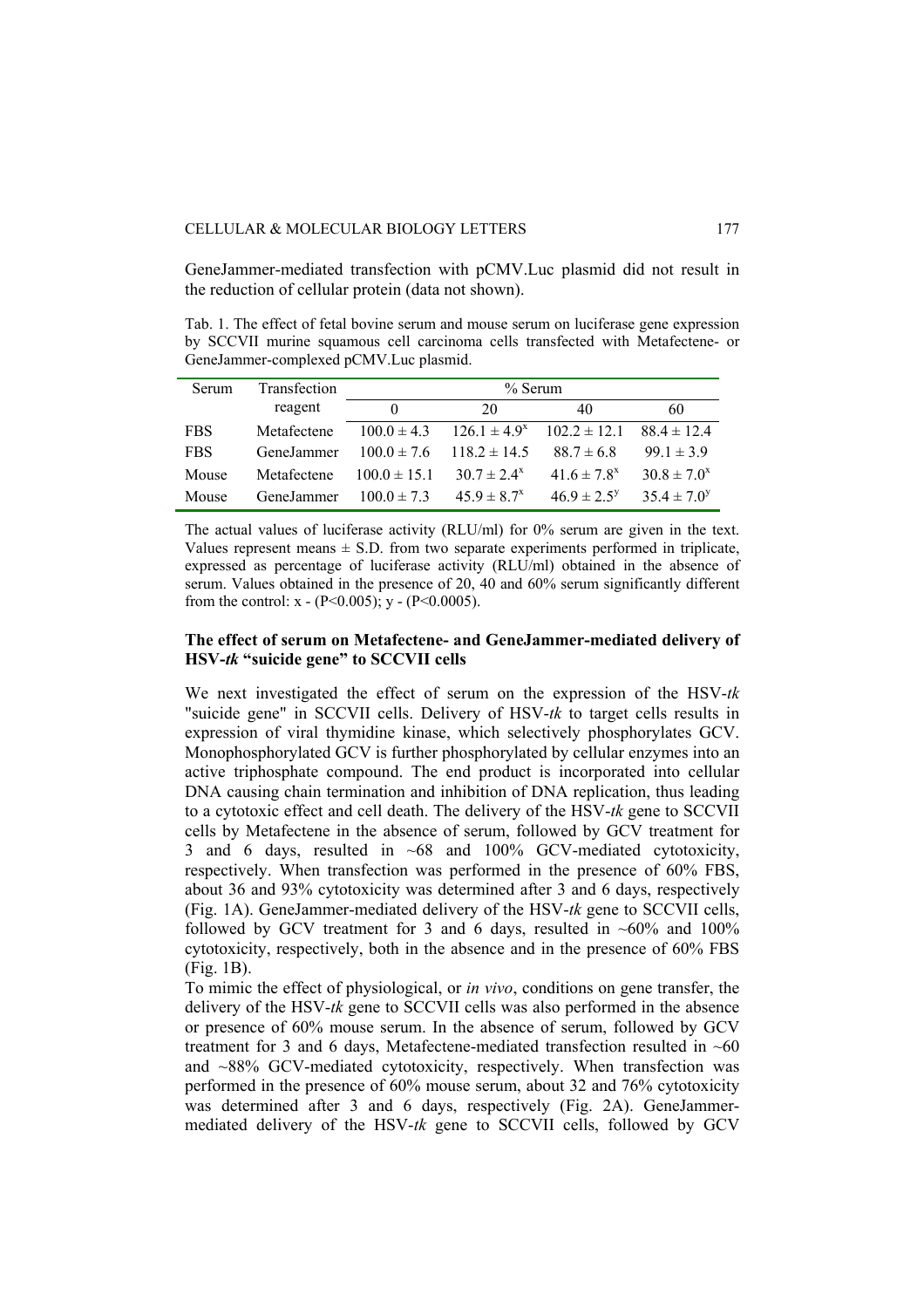treatment for 3 and 6 days, resulted in  $~45\%$  and  $~90\%$  cytotoxicity, respectively, both in the absence and the presence of 60% mouse serum (Fig. 2B).



Fig. 1. The effect of 60% FBS on the sensitivity to GCV of SCCVII cells transfected with HSV*-tk* using Metafectene (MF) (A) or GeneJammer (GJ) (B). The cells were transfected with 2 µl Metafectene and 1 µg plasmid DNA or with 3 µl GeneJammer and 0.5 µg plasmid DNA. Cell viability was measured by the Alamar Blue assay on days 3 and 6 post-transfection. Results are expressed as a percentage of mock-transfected controls not treated with GCV (C/0/-G and C/60/-G). Data represent the mean  $\pm$  S.D. obtained from triplicate wells, and are representative of two independent experiments. a - significantly different from the control  $(P<0.01)$ ; x -  $(P<0.05)$ ; y -  $(P<0.0005)$ .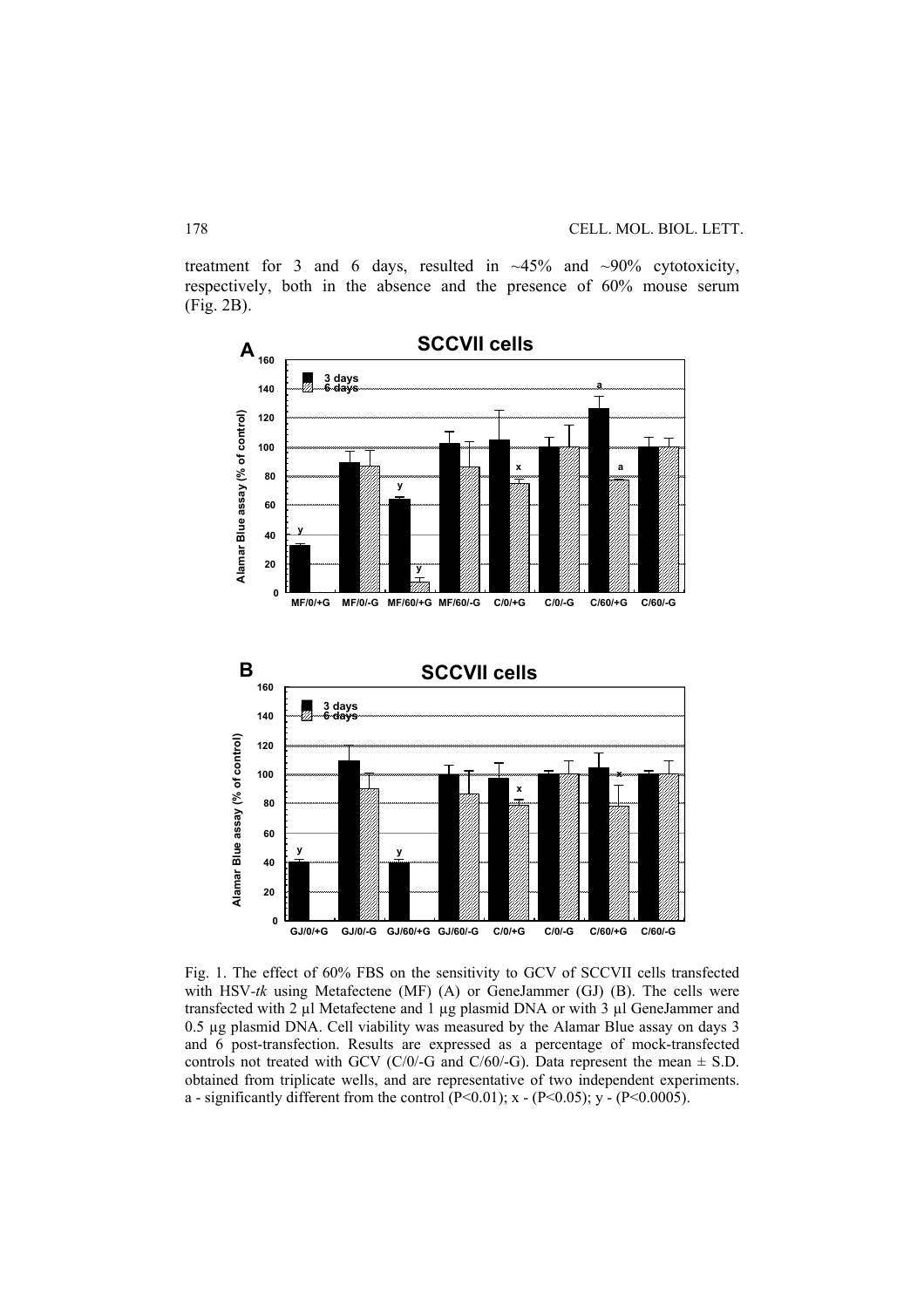



Fig. 2. The effect of 60% mouse serum on the sensitivity to GCV of SCCVII cells transfected with HSV*-tk* using Metafectene (MF) (A) or GeneJammer (GJ) (B). The cells were transfected with 2  $\mu$ l Metafectene and 1  $\mu$ g plasmid DNA or with 3  $\mu$ l GeneJammer and 0.5 µg plasmid DNA. Cell viability was measured by the Alamar Blue assay on days 3 and 6 post-transfection. Results are expressed as a percentage of mocktransfected controls not treated with GCV (C/0/-G and C/60/-G). Data represent the mean  $\pm$  S.D. obtained from triplicate wells, and are representative of two independent experiments. a - significantly different from the control  $(P<0.025)$ ; x -  $(P<0.005)$ ;  $y - (P < 0.0005)$ .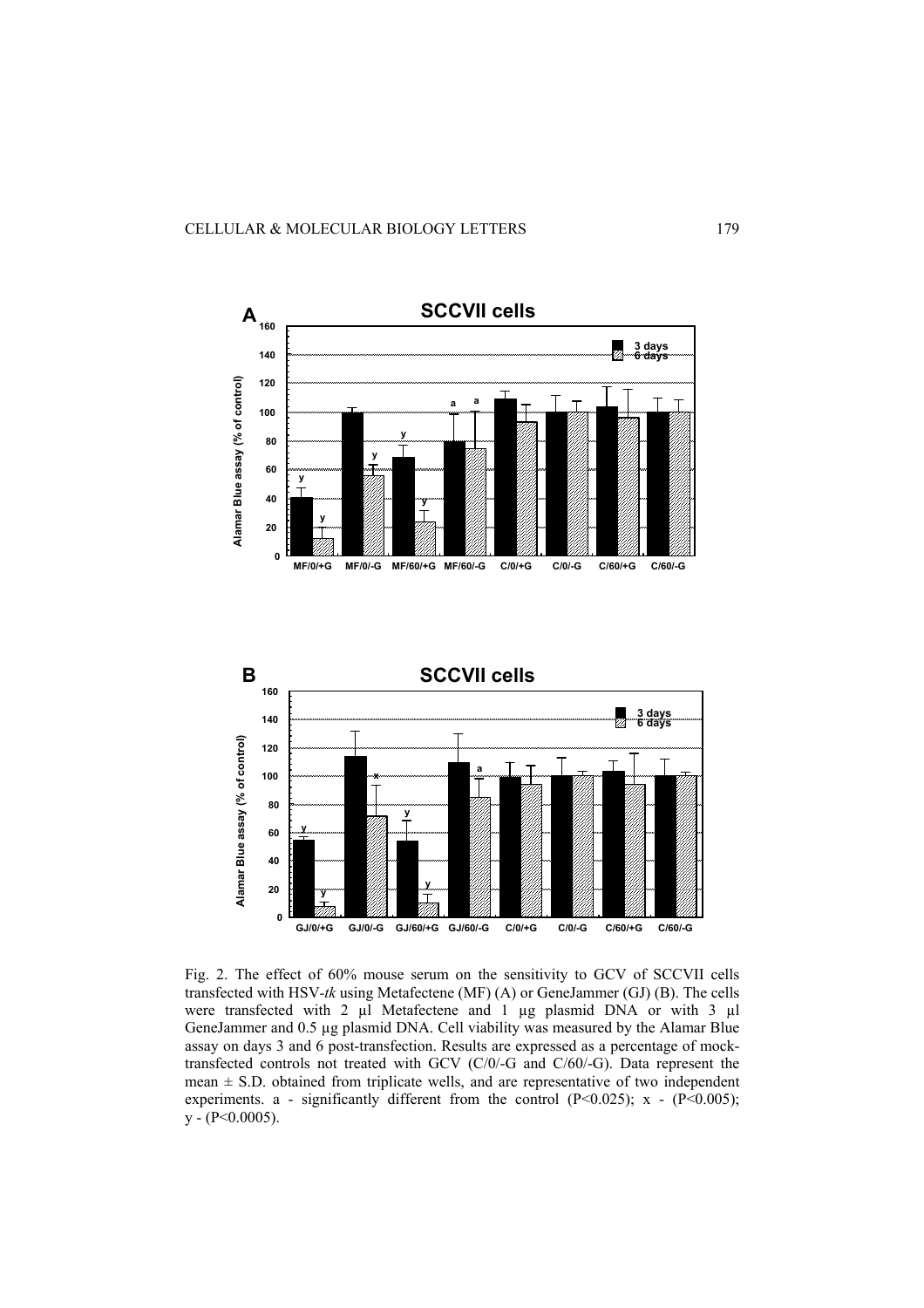In the experiments performed with FBS, Metafectene and GeneJammer were not toxic in the absence of GCV. In the presence of GCV some cytotoxicity was observed in the mock-transfected cells after 6 days (P<0.05 compared to -GCV controls) (Fig. 1A, B). For SCCVII cells transfected at 0% or 60% mouse serum, a cytotoxic effect of transfection was observed after 6 days in the cells not treated with GCV. For Metafectene this effect was higher at 0% serum (P<0.0005 compared to mock-transfected cells -GCV) than at 60% serum (P<0.025). GeneJammer-mediated transfection was less toxic (P<0.005 at 0% and P<0.025 at 60% mouse serum). In these experiments, no obvious cytotoxicity was observed in control wells (Fig. 2A, B). For each condition the transfection experiment was performed in triplicate wells and it was repeated at least two times as indicated in the figure legends. While there was little variability among the triplicates in a particular experiment, there was noteworthy variability between different experiments. It is likely that the fast growth rate of SCCVII cells and their tendency to overgrow the culture wells during the long incubations (6 days), contribute to this variability. Nevertheless, GCV treatment resulted in a highly significant increase in toxicity compared to cells not treated with GCV.

## **Effect of serum on the size of Metafectene and GeneJammer complexes with DNA**

The zeta potentials and mean diameters of Metafectene and GeneJammer complexes with pCMV.Luc are shown in Tab. 2. The overall charge of the complexes was negative. Complexes prepared from GeneJammer exhibited a surface charge close to neutrality. Surprisingly, a more negative zeta potential was observed when Metafectene/DNA complexes were prepared with a higher amount of the cationic reagent (Tab. 2). One possible explanation is that the increase in Metafectene reagent (from 2 µl:1 µg DNA to 4 µl:1 µg DNA) caused structural alterations in the lipoplex, which enabled the additional cationic charge to be neutralized by some of the DNA that was not exposed previously. The resulting particles, then exposed an equivalent negative charge at the shear plane of the hydrodynamic particle, as observed by the electrophoretic mobility measurements. It is interesting to note that particle size did not change appreciably from one charge ratio to the other (Tab. 2).

For liposomes containing the cationic lipid DC-6-14, cholesterol and DOPE (1:7.5:7.5 molar ratio), increasing the serum concentration up to 100% results in a significant decrease both in lipoplex size and lipofection efficiency [37]. We therefore investigated the effect of serum on the size of complexes of pCMV.Luc with Metafectene or GeneJammer. We first assessed the potential contribution of serum itself to size determination. Samples of 160 µl of DME containing 0, 20, 40 and 60% FBS were diluted in 3 ml water. Under these conditions, a mean particles size of 8 nm was obtained for DME/60% FBS, while the particle counts at 20 and 40% FBS were too low to produce size measurements (data not shown). Subsequently, the mean diameter of control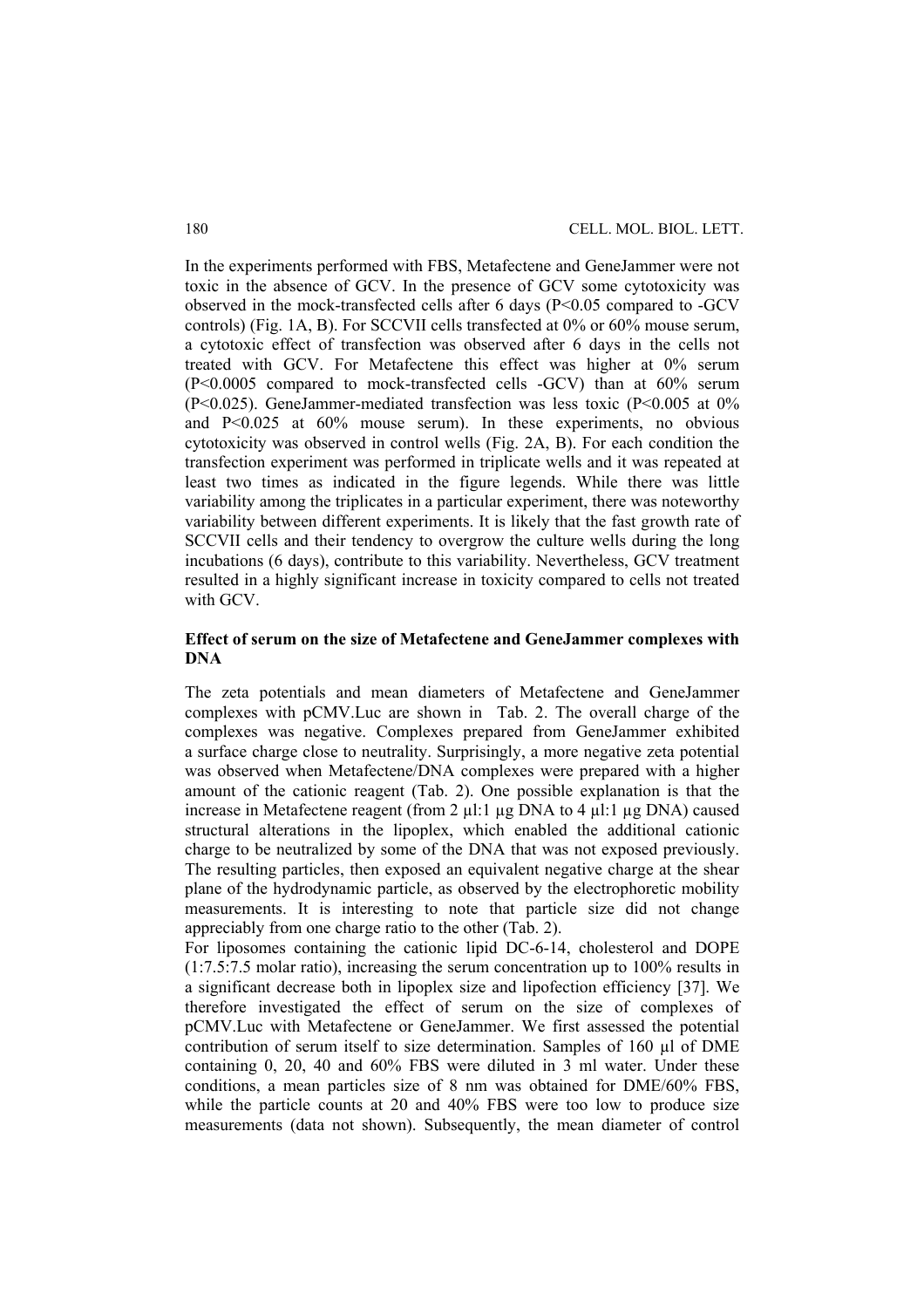latex beads was determined in the absence or the presence of serum to evaluate the contribution of serum to the size determination of standard particles of defined and constant size. DME medium with 0, 20, 40 and 60% FBS or mouse serum in a volume of 160 µl were diluted in 3 ml water before adding the control beads of 500 nm. As shown in Figure 3, the increase in serum concentration in the medium resulted in a linear decrease in the measurements obtained for the control beads. A strong linear correlation was found between the concentration of FBS  $(R^2=0.998)$  and the mouse serum  $(R^2=0.956)$ , and the results. At 60% FBS and mouse serum, the apparent mean diameter of 500 nm control beads was

Tab. 2. The zeta potential and mean diameter of Metafectene and GeneJammer complexes with DNA

| Complexes                      | Zeta potential (mV) | Mean diameter (nm) |
|--------------------------------|---------------------|--------------------|
| Metafectene/DNA $(v/w)$ (2:1)  | $-23.4 \pm 3.9$     | $2561 \pm 477$     |
| Metafectene/DNA $(v/w)$ (4:1)  | $-30.7 \pm 5.2$     | $2327 \pm 685$     |
| GeneJammer/DNA $(v/w)$ (3:0.5) | $-8.3 \pm 1.8$      | $370 \pm 40$       |
| GeneJammer/DNA $(v/w)$ (6:0.5) | $-3.5 \pm 1.4$      | $571 \pm 206$      |

Complexes were prepared as described in Material and Methods. The size distribution of the complexes was assayed in DME medium in the absence of serum. The zeta potential of the complexes was measured in HBS. Values represent means  $\pm$  S.D. and are representative of two separate experiments performed in duplicate.



Fig. 3. Effect of FBS concentration on the size of complexes containing Metafectene (filled circles) or GaneJammer (filled squares) and the pCMV.Luc plasmid, and on the mean diameter of control latex beads (open circles). The 100% values the latex beads, Metafectene lipoplexes, and GeneJammer polyplexes were  $501 \pm 8$ ,  $2561 \pm 477$ , and 370  $\pm$  40 nm, respectively. Data represent the mean  $\pm$  S.D. obtained for two measurements and are representative of two independent experiments.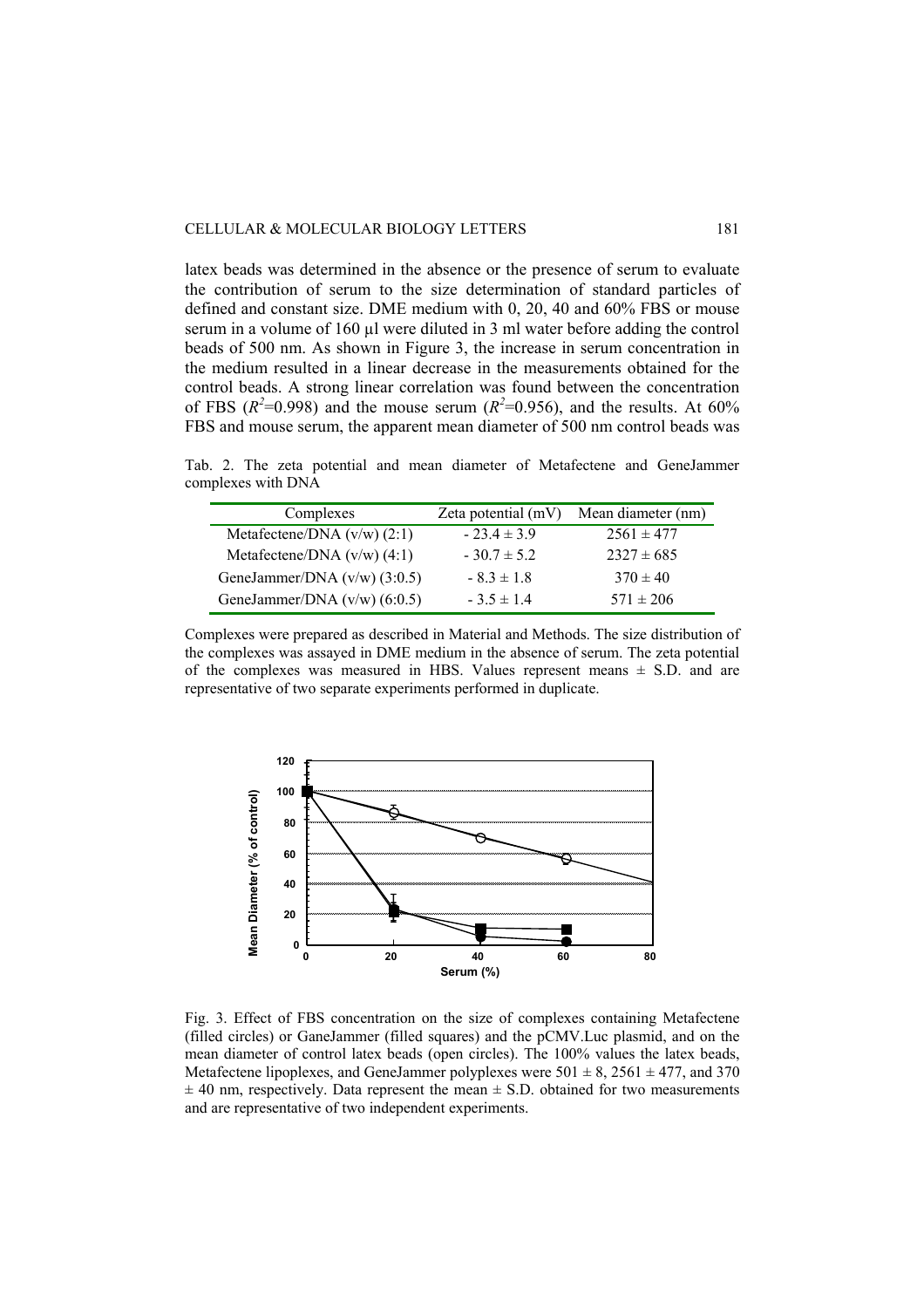in the range of  $281 \pm 17$  and  $289 \pm 8$  nm, respectively, which reflects a reduction to  $\sim$ 58  $\pm$  2% of controls in the absence of serum. Thus, the presence of serum affected the apparent size distribution of the control particles. When measurements were performed with Metafectene- or GeneJammer-DNA complexes, the decrease in the mean size of the complexes in the presence of FBS was considerably larger than that of the control beads (Fig. 3). The mean sizes of the 2  $\mu$ l Metafectene:1  $\mu$ g DNA and 3  $\mu$ l GeneJammer:0.5  $\mu$ g DNA complexes were  $2561 \pm 477$  nm and  $370 \pm 40$ , respectively (Tab. 2). At 60% FBS, the mean diameters of the Metafectene/DNA and GeneJammer/DNA complexes were  $39 \pm 2$  nm and  $38 \pm 8$  nm, respectively. This reflects a reduction of 98.5% for Metafectene and 90% for GeneJammer. Although in the absence of serum the mean size of Metafectene-containing complexes was much larger than that of GeneJammer, extensive condensation in the presence of 60% FBS resulted in a similar, small size of complexes. Similar results were obtained with complexes at different reagent:DNA ratios (Metafectene, 4 µl:1 µg DNA; GeneJammer, 6 µl:0.5 µg DNA; data not shown). Similar results were also observed with mouse serum, but the percentage of size reduction was lower than that with FBS. The starting sizes of the 2  $\mu$ l Metafectene:1  $\mu$ g DNA and 3  $\mu$ l GeneJammer:0.5 µg DNA complexes were  $1308 \pm 244$  nm and  $868 \pm 83$  nm, respectively. For these complexes, the percentage of size reduction was  $\sim 70\%$ and  $\sim 60\%$ , respectively, independent of the concentration of mouse serum (20, 40 and 60%). The observation that the inhibitory effect of serum for transfection of SCCVII cells was very limited, if any, especially in the case of FBS, suggests that the lipoplexes or the polyplexes were not dissociating under these conditions. If they were to dissociate, the complexes would have lost their ability to transfect the cells. This argument points to condensation being the cause of reduced particle size. The decrease in the transfection activity with mouse serum my indeed be caused by dissociation. It should be pointed out, however, that under these conditions the transfection efficiency (measured by  $\beta$ -gal expression) was not affected appreciably.

#### **DISCUSSION**

Non-viral gene therapy has been gaining increased interest, because it can overcome some problems inherent to viral therapies, including immune and toxic reactions and the potential for viral recombination [8, 9]. Non-viral gene delivery systems, however, also have several limitations: (i) they can be toxic; (ii) they have a relatively large particle size; (iii) their transfection efficacy is usually low and often reduced by serum [28, 32-38] (iv) successful transfection is strongly cell-type dependent [9-11, 19, 28, 29, 39, 40]. Using two novel transfection reagents, Metafectene and GeneJammer, we showed previously a significant level of HSV-*tk*/GCV-mediated cytotoxicity in HSC-3 human OSCC cells, in the presence of 60% FBS. In contrast, very low transfection activity and a much higher inhibitory effect of serum were observed in a different OSSC cell line, H357 [28]. The reasons for the various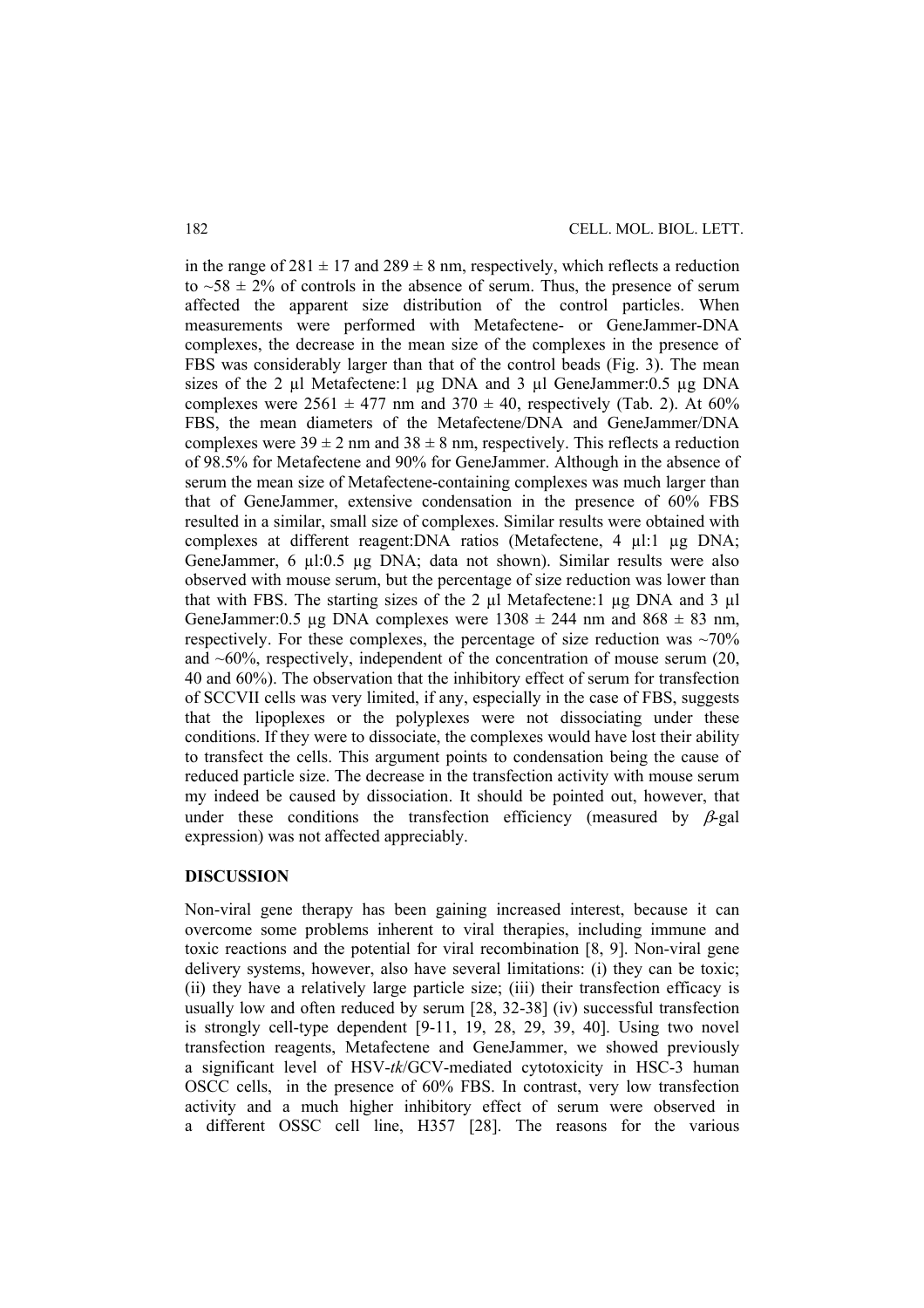susceptibilities to transfection displayed by relatively comparable cells derived from OSCC tumors are basically unknown. The rationale might be quite complex, including differences in endocytosis, intracellular transport and transcription activity, and in the experimental conditions (including size and charge ratio of transfection vectors, cell confluency and time of transfection) [39-43]. Here, we examined Metafectene- and GeneJammer-mediated transfection in murine SCCVII cells that are used to generate a model of oral cancer in C3H/HeJ mice [21, 22].

SCCVII cells were readily transfectable in serum-free medium. This high transfection activity was not affected by FBS, while it was reduced by  $\sim$ 30-45% in the presence of mouse serum (up to 60%). The distinct effect of various sera on transfection efficiency has been reported and it has been suggested that mouse serum more accurately mimics human serum conditions compared to FBS [38, 44]. Li *et al.* [44] reported that the addition of mouse serum to DOTAP:Chol/DNA or DOTAP:DOPE/DNA lipoplexes, at a ratio 1:2  $(v/v)$ , results in immediate aggregation, followed by disintegration of lipoplexes associated with DNA release. The disintegration rate is affected by lipid composition and is dependent on the species origin of the serum. Disintegration of lipoplexes is a much slower process in either fetal bovine serum or human serum than in mouse serum [44]. It has been suggested that this might be due to the differences in the amount of active components responsible for vector disintegration, although it is not known which serum proteins are the major components responsible for disintegration. These data might explain the higher inhibition of transfection efficiency by mouse serum observed in our study. The removal of low-density lipoproteins from mouse serum does not affect its interaction with lipoplexes [44]. In contrast, Tandia *et al.* [45, 46] reported that interactions between lipoplexes and low- or high-density lipoproteins, isolated from human plasma, lead to inhibition of the transfection activity. The ability of lipoproteins to inhibit the transfection efficiency of lipoplexes is well correlated with their potential to undergo lipid mixing with the cationic lipid bilayer [46]. In addition, the effect of serum on transfection efficacy is cell-type specific [28]. For non-viral vectors to be used successfully *in vivo*, it is important to establish the molecular basis for the differences in transfection of different cell types, and the distinct effects of different sera.

Binding of serum components to lipoplexes or polyplexes *in vivo* may cause an increase in particle size and entrapment in capillary beds, poor accessibility to cells or increased clearance of complexes by the reticuloendothelial system (RES). *In vitro*, however, larger lipoplexes may result in a greater cellular association and uptake than smaller lipoplexes [32, 37, 47]. Almofti *et al.* [37] have shown that increasing the serum concentration causes a decrease in binding, uptake and lipofection efficiency, corresponding to a significant decrease in lipoplex size, using lipoplexes containing the cationic lipid DC-6-14, cholesterol and DOPE (1:0.75:7.5 molar ratio), complexed with DNA at a  $1.5/1$  ( $+/-$ ) charge ratio. At 50 and 100% FBS the lipoplex size decreases by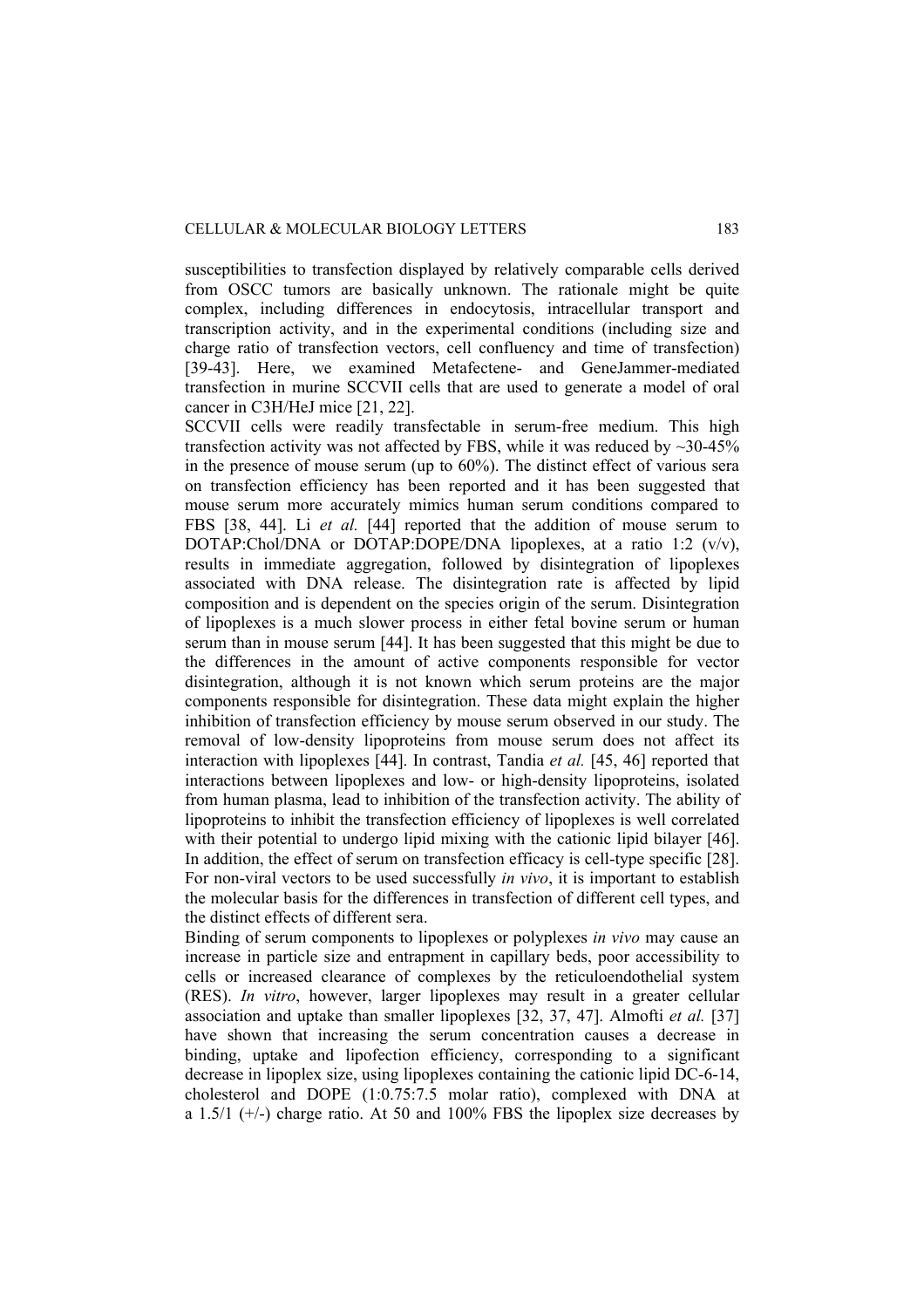87.5%. The decrease in the size of DOTAP:DOPE/DNA [47] and lipopolyamine/DNA [32] complexes observed in the presence of FBS (up to 15%) has been considered as the major determinant of the inhibitory effect of serum, and the use of larger lipoplexes to overcome the inhibitory effect of serum has been recommended. Faneca *et al.* [48] reported that the effect of serum on the size of DOTAP:Chol/DNA complex is affected both by the charge ratio and by the inclusion of human serum albumin (HSA) in the lipoplexes. For plain lipoplexes, incubation with 60% FBS for 30 minutes results in no size changes at the charge ratio  $4/1$  (+/-) and in a decrease by 60% for the ratio  $2/1$  (+/-). For HSA-lipoplexes, however, a decrease by 72% for the ratio 4/1 (+/-) is observed. The presence of serum (up to 20%) does not affect the size of DOTAP/DNA complexes at a charge ratio of  $4/1$  (+/-); but a substantial aggregation of liposomes alone occurs even in the presence of 3% serum [49]. In all of these studies control experiments evaluating the effect of serum on the size of latex particles were not performed.

Regarding the possibility that the inhibitory effect of serum on transfection is mediated by the serum-induced decrease in lipoplex size [32, 37, 47], we have found that the average diameters of both the Metafectene and GeneJammer complexes with DNA decrease drastically in the presence of serum. We observed a similar decrease in size for DOTAP:DOPE/DNA and DOTAP:Chol/DNA lipoplexes at a 1:1  $(+)$  charge ratio in the presence of 60% FBS (K. Konopka, N. Overlid, N. Düzgünes, unpublished data). We have observed, however, that the apparent size of control latex particles also decreases, but in a linear fashion, indicating that the dynamic light scattering measurements themselves are affected by the presence of serum.

The Coulter N4 Plus Submicron Particle Analyzer determines the particle size by measuring the rate of diffusion of particles through a diluent. The rate of diffusion depends on temperature, viscosity and the refractive index of the diluent, and the particle size. The increase in the viscosity caused by serum should slow the intensity of particle fluctuations resulting in a lower diffusion coefficient, which is inversely related to the particle size according to the Stokes-Einstein equation. As a consequence, the presence of serum should result in a larger measured mean size of the control latex particles. Therefore, the observed reduction of size of the control particles is likely to be a consequence of the change in the refractive index of the diluent according to the theory. The increase of the refractive index will magnify the decay constant  $(\Gamma)$  and will reduce the apparent size of the control particles. An additional factor could be the binding of serum proteins to the polystyrene particles; but this is expected to increase the actual size of the particles. The small particles present in serum do not provide enough scattering for signal to be detected, since a mean particle size of 8 nm was obtained only for DME/60% FBS, while the particle counts at 20 and 40% FBS were too low to produce size measurements (data not shown). Clearly, further studies are needed to explain the apparent reduction in size of the control latex particles.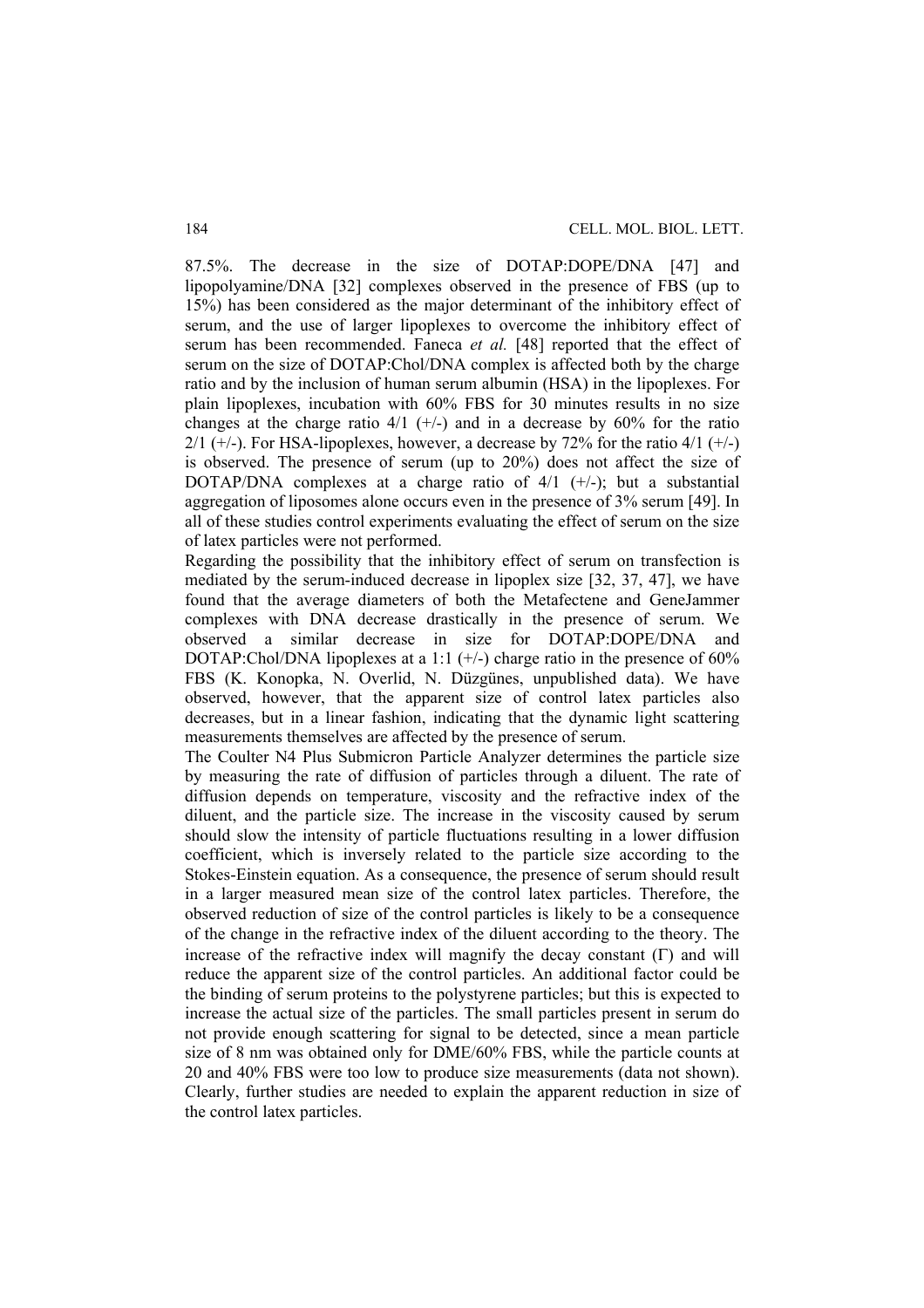### CELLULAR & MOLECULAR BIOLOGY LETTERS 185

The observed effect of serum on the size of lipoplexes may be the result of a number of factors, including viscosity, refractive index, serum protein binding and the partial dissociation of the lipoplexes. While the sizes of the lipoplexes and polyplexes decrease exponentially as a function of the serum concentration, they retain substantial transfection activity in SCCVII cells. Our previous observations with Metafectene and GeneJammer using different types of cells have shown that serum is highly inhibitory in the case of H357 cells and less inhibitory in HSC-3 cells, both of which were derived from human OSCC cells [28]. It appears, therefore, that cells have different ways of dealing with lipoplexes or polyplexes of different size, assuming that the size is a major determinant of transfection [37, 47]. One interesting observation is that if the efficiency of transfection is high, as in the case of SCCVII cells, serum is not as inhibitory as for cells that are difficult to transfect (e.g. H357 cells). The fact that FBS reduces the complex size to a greater extent than mouse serum while not being as inhibitory for transfection of SCCVII cells suggest that at least for these cells the complex size is less important. These observations suggest that the serum-induced decrease in size may not be the primary cause of the serum inhibition of transfection by non-viral vectors. Thus, our results do not support the hypothesis that lipoplex size is the major determinant of *in vitro* lipofection efficiency.

Although lipoplexes with a high negative zeta potential may be expected to have a small mean diameter, conflicting results have been reported. Faneca *et al.* [43] have reported that DOTAP:DOPE/DNA complexes at a  $1/1$  ( $+/-$ ) charge ratio exhibit a mean diameter of  $\sim$ 250 nm and a zeta potential of  $-30$  mV. On the other hand, DC-6-14:Chol:DOPE/DNA complexes prepared at a  $0.75/1$  ( $\pm/-$ ) charge ratio exhibit a mean diameter of 1350 nm and a zeta potential of –26 mV [42]. Judging from these data our results are not entirely unexpected. It was not possible to determine the  $+/-$  charge ratio for Metafectene/DNA complexes because the molecular structure, concentration and molecular charge of Metafectene have not been disclosed.

Our studies are aimed at establishing an efficient and tumor-specific non-viral gene delivery system for the treatment of OSCC tumors in immunocompetent C3H/HeJ mice. This syngeneic orthotopic murine model involving SCCVII cells has the histological characteristics of squamous cell carcinoma, the most common tumor in the head and neck region [21, 22]. The anatomical site and the initial regional aggressiveness of this tumor, with early direct extension into the neck and later cervical lymph nodes, and pulmonary metastases, resemble the biological behavior of tumor progression in HNSCC [22].

Viral vectors have been employed to deliver HSV-*tk* to HNSCC cells, both *in vitro* and *in vivo*. Adenovirus-mediated transfer of the HSV-*tk* gene into human laryngeal epidermoid cancer cells, HEp-2, and human hypopharyngeal carcinoma cells, FaDu, followed by exposure to GCV results in significant cell killing. Injection of the adenovirus HSV-*tk* vector (AdHSVtk) into tumors derived from FaDu and HEp-2 cells in SCID mice, followed by GCV treatment,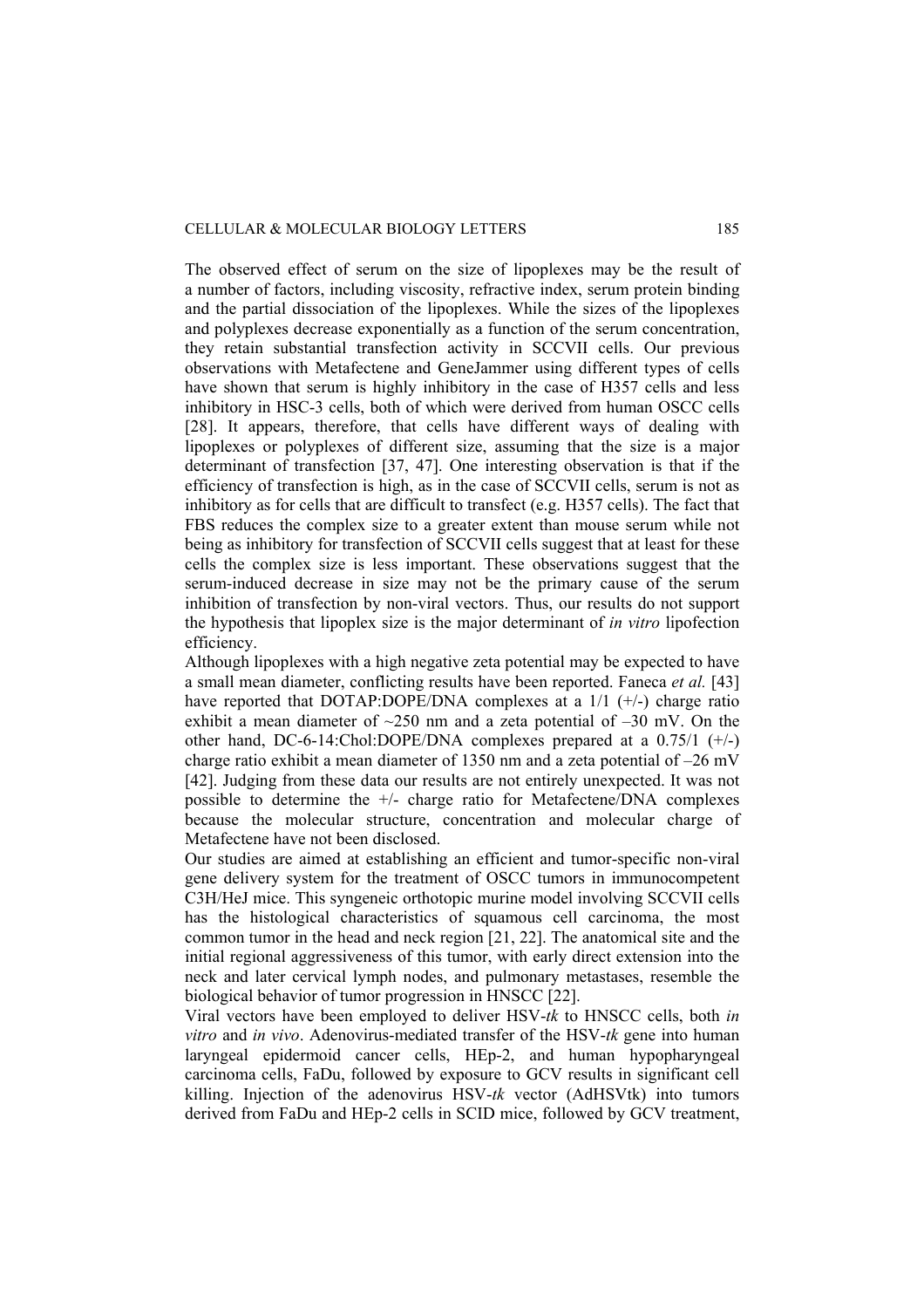results in a reduction of tumor growth [50, 51]. Similar results were obtained with an adeno-associated virus HSV-*tk* vector and four human OSCC cells (SAS, HSC-2, HSC-3, HSC-4) [52]. The conjugation of AdHSVtk with cationic liposomes enhances the transduction efficiency both *in vitro* and *in vivo* [53]. Tumor regression and improved animal survival have been demonstrated in the oral cancer model described above using AdHSVtk and systemic GCV administration [54, 55]. The effect of the HSV-*tk*/GCV treatment is enhanced by the delivery of the IL-2 gene [23].

Our results indicate that with the non-viral vectors, Metafectene and GeneJammer, extensive HSV-*tk*/GCV-mediated cytotoxicity can be achieved in SCCVII cells even in the presence of high concentrations of FBS or mouse serum. We are currently working on the translation of our *in vitro* results with SCCVII cells to the immunocompetent murine OSCC model.

**Acknowledgements.** We thank Silvia Neves and Ana C. da Silva Filipe for assistance in the zeta potential measurements. This work was supported by funds from the University of the Pacific, Arthur A. Dugoni School of Dentistry.

## **REFERENCES**

- 1. Goepfert, H. Squamous cell carcinoma of the head and neck: past progress and future promise. **CA Cancer J. Clin.** 48 (1998) 195-198.
- 2. Parkin, D.M., Pisani, P. and Ferlay, J. Global cancer statistics. **CA Cancer J. Clin.** 49 (1999) 33-64.
- 3. Harras, A., Edwards, B.K., Blot, W.J. and Ries, L.A. Cancer Rates and Risks. National Institutes of Health, Bethesda, MD, (1996) **NIH Publication** No. 96-691.
- 4. Hong, W.K., Bromer, R.H., Amato, D.A., Shapsky, S., Vincent, M., Vaughan, C., Willett, B., Katz, A., Welch, J., Fotonoff, S., *et al.* Patterns of relapse in locally advanced head and neck cancer patients who achieved complete remission after combined modality therapy. **Cancer** 56 (1985) 1242-1245.
- 5. Silverman, S. Jr. Oral cancer: complications of therapy. **Oral Surg. Oral Med. Oral Pathol. Oral Radiol. Endod.** 88 (1999) 122-126.
- 6. Shillitoe, E.J. Gene therapy for oral cancer: recent progress in research. **Oral Oncol.** 34 (1998) 157-160.
- 7. O'Malley, B.W. and Couch, M.E. Gene therapy principles and strategies for head and neck cancer. **Adv. Otorhinolaryngol.** 56 (2000) 279-288.
- 8. Xi, S. and Grandis, J.R. Gene therapy for the treatment of oral squamous cell carcinoma. **J. Dent. Res.** 82 (2003) 11-16.
- 9. Simões, S., Pires, P., Düzgünes, N. and Pedroso de Lima, M.C. Cationic liposomes as gene transfer vectors: Barriers to successful application in gene therapy. **Curr. Opin. Mol. Ther.** 1 (1999) 147-157.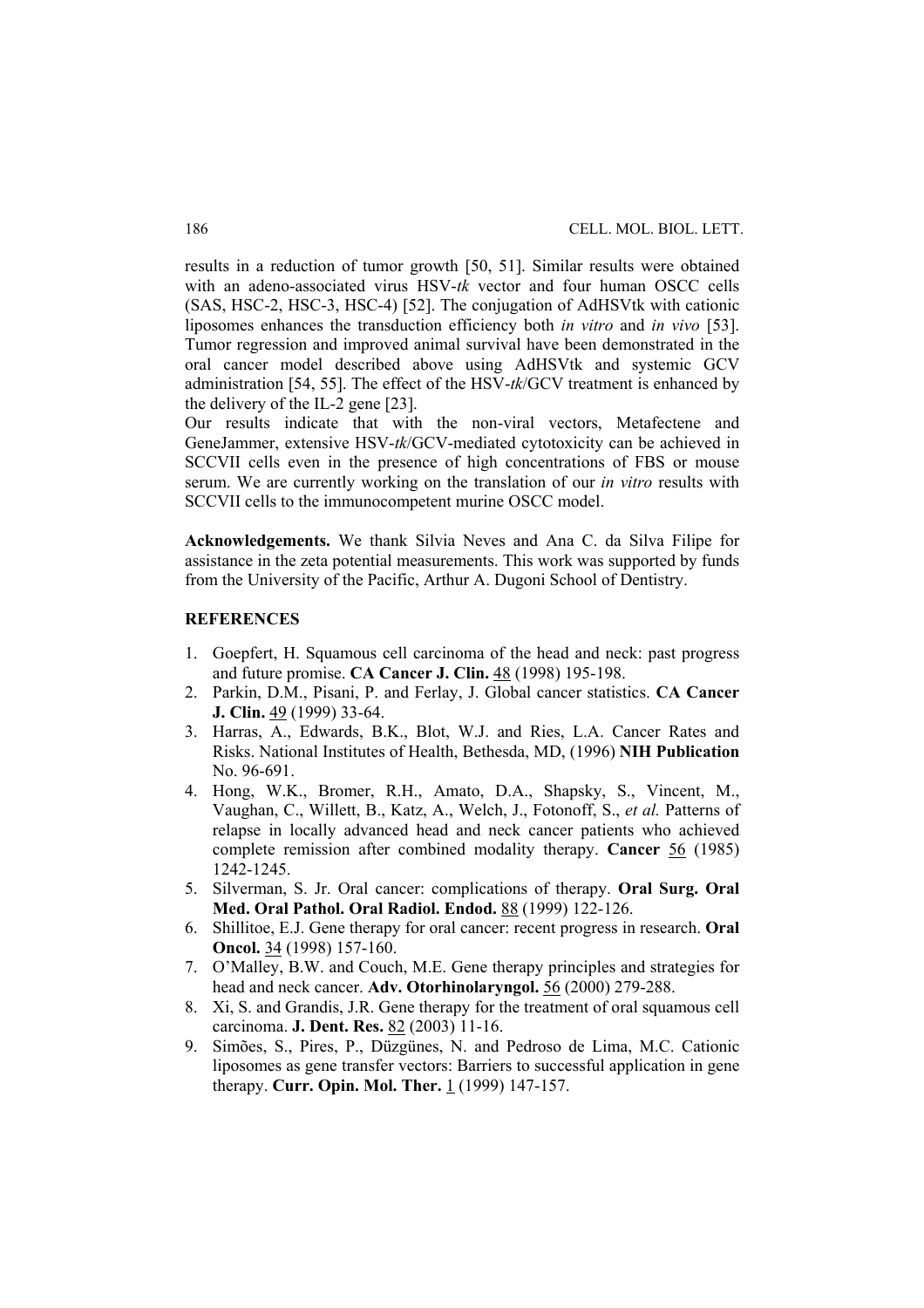- 10. Pedroso de Lima, M.C., Simões, S., Pires, P., Faneca, H. and Düzgünes, N. Cationic lipid-DNA complexes in gene delivery: From biophysics to biological applications*.* **Adv. Drug Deliv. Rev.** 47 (2001) 277-294.
- 11. Zuber, G., Dauty, E., Nothisen, M., Belguise, P. and Behr, J.-P. Towards synthetic viruses. **Adv. Drug Deliv. Rev.** 52 (2001) 245-253.
- 12. Nabel, G.J., Nabel, E.G., Yang, Y.Y., Fox, B.A., Plautz, G.E., Gao, X., Huang, L., Shu, S., Gordon, D. and Chang, A.E. Direct gene transfer with DNA-liposome complexes in melanoma: Expression, biological activity, and lack of toxicity in humans. **Proc. Natl. Acad. Sci. USA** 90 (1993) 11307- 11311.
- 13. Zhu, N., Liggitt, D., Liu, Y. and Debs, R. Systemic gene expression after intravenous DNA delivery into adult mice. **Science** 261 (1993) 209-211.
- 14. Liu, Y., Mounkes, L.C., Liggitt, H.D., Brown, C.S., Solodin, I., Heath, T.D. and Debs, R.J. Factors influencing the efficiency of cationic liposomemediated intravenous gene delivery. **Nat. Biotechnol.** 15 (1997) 167-173.
- 15. Templeton, N.S., Lasic, D.D., Frederik, P.M., Strey, H.H., Roberts, D.D. and Pavlakis, G.N. (1997) Improved DNA:liposome complexes for increased systemic delivery and gene expression. **Nat. Biotechnol.** 15 (1997) 647-652.
- 16. Xu, L., Pirollo, K.F., Tang, W.H., Rait, A. and Chang, E.H. Transferrin liposome-mediated systemic p53 gene therapy in combination with radiation results in regression of human head and neck cancer xenografts. **Hum. Gene Ther.** 10 (1999) 2941-2952.
- 17. Simões, S., Slepushkin, V., Pires, P., Gaspar, R., Pedroso de Lima, M.C. and Düzgünes, N. Enhanced gene delivery by lipoplexes associated with human serum albumin. **Biochim. Biophys. Acta** 1463 (2000) 459-469.
- 18. Vitadello, M., Schiaffino, M., Picard, A., Scarpa, M. and Schiaffino, S. Gene transfer in regenerating muscle. **Hum. Gene Ther.** 5 (1994), 11-18.
- 19. Zabner, J., Fasbender, A.J., Moninger, T., Poellinger, K.A. and Welsch, M.J. Cellular and molecular barriers to gene transfer by a cationic lipid. **J. Biol. Chem.** 270 (1995) 18997-19007.
- 20. Mortimer, I., Tam, P., MacLachlan, I., Graham, R.W., Sravolec, E.G. and Joshi, P. Cationic lipid-mediated transfection of cells in culture requires mitotic activity. **Gene Ther.** 6 (1999) 403-411.
- 21. O'Malley, B.W., Cope, K.A., Chen, S.-H., Li, D., Schwartz, M.R. and Woo, S.L.C. Combination gene therapy for oral cancer in a murine model. **Cancer Res.** 56 (1996) 1737-1741.
- 22. O'Malley, B.W., Cope, K.A., Johnson, C.S. and Schwartz, M.R. A new immunocompetent murine model for oral cancer. **Arch. Otolaryngol. Head Neck Surg.** 123 (1997) 20-24.
- 23. O'Malley, B.W., Sewell, D.A., Li, D., Kosai, K., Chen, S.H., Woo, S.L. and Duan, L. The role of interleukin-2 in combination adenovirus gene therapy for head and neck cancer. **Mol. Endocrinol.** 11 (1997) 667-673.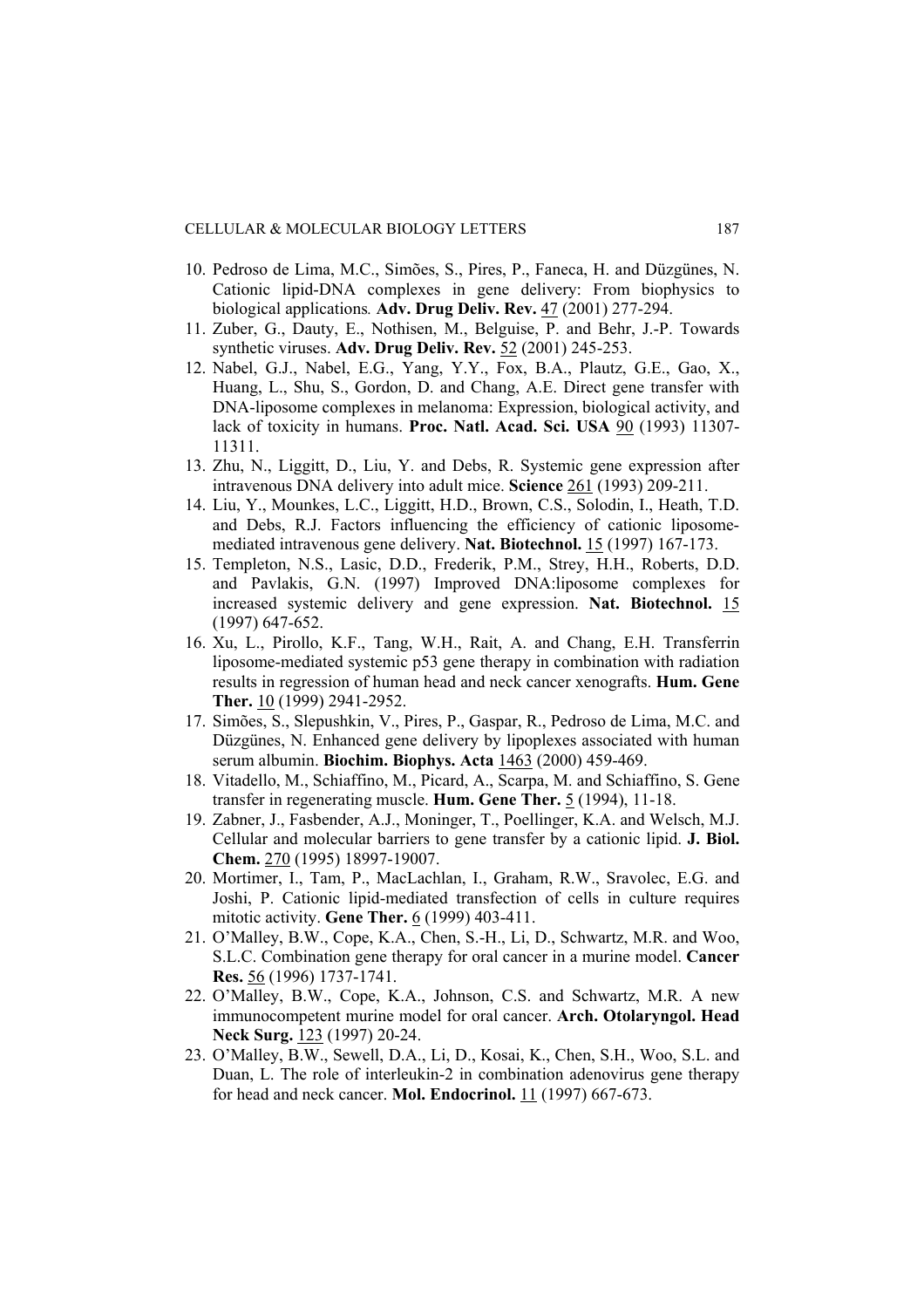- 24. Day, K.V., Li, D., Liu, S., Guo, M. and O'Malley, B.W. Granulocytemacrophage colony-stimulating factor in a combination gene therapy strategy for head and neck cancer. **Laryngoscope** 111 (2001) 801-806.
- 25. Li, D., Shugert, E., Guo, M., Bishop, J.S. and O'Malley Jr., B.W. Combination nonviral interleukin 2 and interleukin 12 gene therapy for head and neck squamous cell carcinoma. **Arch. Otolaryngol. Head Neck Surg.** 127 (2001) 1319-1324.
- 26. Konopka, K., Overlid, N. and Düzgünes, N. Efficient, serum-resistant transfection of murine squamous cell carcinoma cells by Metafectene and GeneJammer: Application to HSV-*tk*/ganciclovir gene therapy. 8th Meeting of the Am. Soc. Gene Ther., St. Louis, MO, 2005, Mol. Ther. Vol. 11 (Suppl.1) Abstr. 590, S228.
- 27. Fu, K.K., Rayner, P.A. and Lam, K.N. Modification of the effects of continuous low dose irradiation by concurrent chemotherapy infusion. **Int. J. Radiat. Oncol. Biol. Phys.** 10 (1984) 1473-1478.
- 28. Konopka, K., Fallah, B., Monzon-Duller, J., Overlid, N. and Düzgünes, N. Serum-resistant gene transfer to oral cancer cells by Metafectene and GeneJammer: Application to HSV-*tk*/ganciclovir-mediated cytotoxicity. **Cell. Mol. Biol. Lett.** 10 (2005) 455-470.
- 29. Konopka, K., Lee, A., Moser-Kim, N., Saghezchi, S., Kim, A., Lim, A., Suzara, V.V. and Düzgünes, N. Gene transfer to human oral cancer cells via non-viral vectors and HSV-*tk*/ganciclovir-mediated cytotoxicity; Potential for suicide gene therapy. **Gene Ther. Mol. Biol.** 8 (2004) 307-318.
- 30. Fields, R.D. and Lancaster, M.V. Dual-attribute continuous monitoring of cell proliferation/cytotoxicity. **Am. Biotechnol. Lab.** 11 (1993) 48-50.
- 31. Konopka, K., Pretzer, E., Felgner, P.L. and Düzgünes, N. Human immunodeficiency virus type-1 (HIV-1) infection increases the sensitivity of macrophages and THP-1 cells to cytotoxicity by cationic liposomes. **Biochim. Biophys. Acta** 1312 (1996) 186-196.
- 32. Escriou, V., Ciolina, C., Lacroix, F., Byk, G., Scherman, D. and Wils, P. Cationic lipid-mediated gene transfer: effect of serum on cellular uptake and intracellular fate of lypopolyamine/DNA complexes. **Biochim. Biophys. Acta** 1368 (1998) 276-288.
- 33. Zelphati, O., Uyechi, L.S., Barron, L.G. and Szoka, F.C. Jr. Effect of serum components on the physico-chemical properties of cationic lipid/oligonucleotide complexes and on their interactions with cells. **Biochim. Biophys. Acta** 1390 (1998) 119-133.
- 34. Yang, J-P. and Huang, L. Overcoming the inhibitory effect of serum on lipofection by increasing the charge ratio of cationic liposome to DNA. **Gene Ther.** 4 (1997) 950-960.
- 35. Yang, J-P. and Huang, L. Time-dependent maturation of cationic liposome-DNA complex for serum resistance. **Gene Ther.** 5 (1998) 380-387.
- 36. Audouy, S., Molema, G., de Leij, L. and Hoekstra, D. Serum as a modulator of lipoplex-mediated gene transfection: dependence of amphiphile, cell type and complex stability. **J. Gene Med.** 2 (2000) 465-476.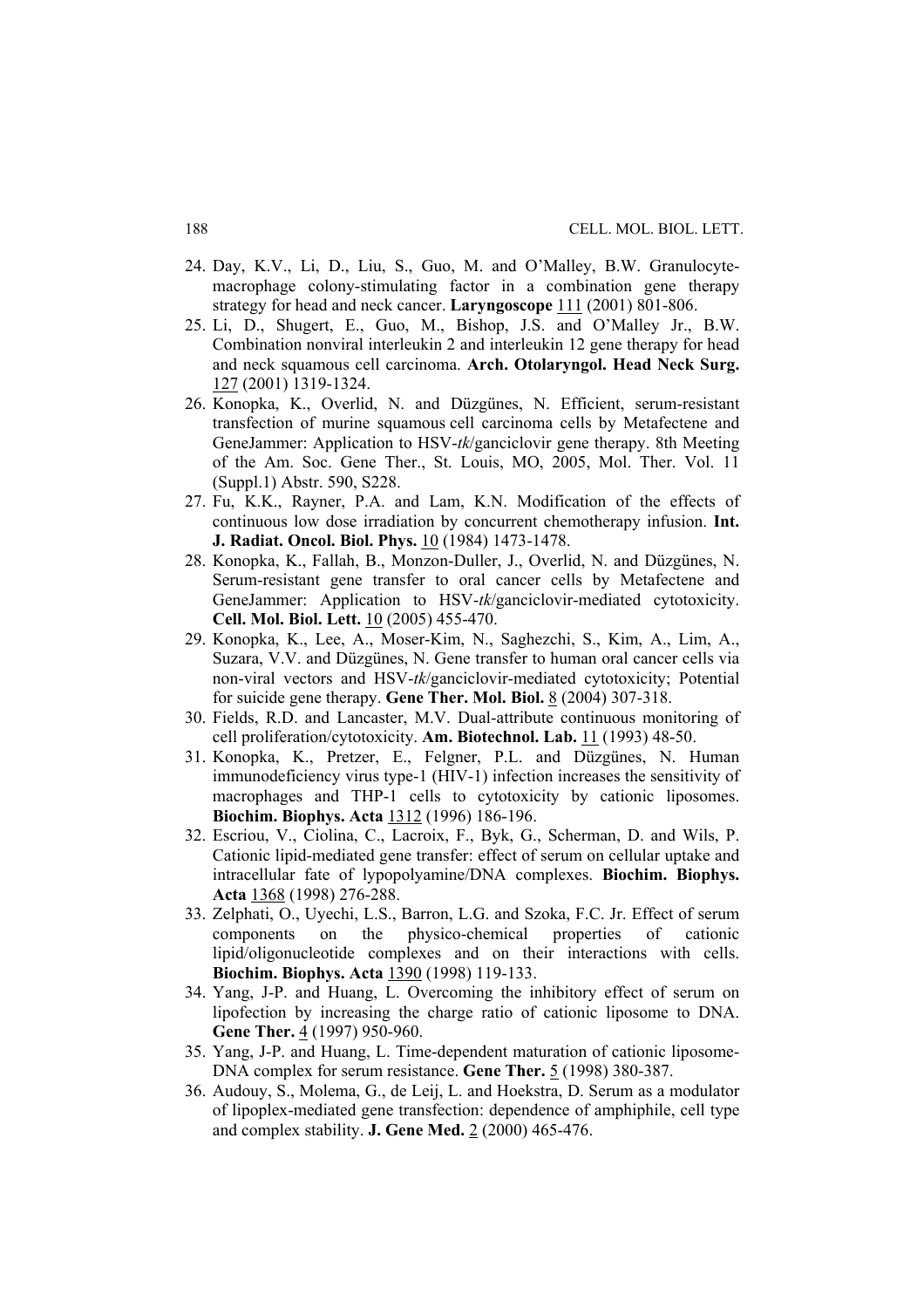- 37. Almofti, M.R., Harashima, H., Shinohara, Y., Almofti, A., Li, W. and Kiwada, H. Lipoplex size determines lipofection efficiency with or without serum. **Mol. Membr. Biol**. 20 (2003) 35-43.
- 38. Zhang, Y. and Anchordoquy, T.J. The role of lipid charge density in the serum stability of cationic lipid/DNA complexes. **Biochim. Biophys. Acta** 1663 (2004) 143-157.
- 39. Gebhart, C.L. and Kabanov, A.V. Evaluation of polyplexes as gene transfer agents. **J. Control. Release.** 73 (2001) 401-416.
- 40. Uchida, E., Mizuguchi, H., Ishii-Watabe, A. and Hayakawa, T. Comparison of the efficiency and safety of non-viral vector-mediated gene transfer into a wide range of human cells. **Biol. Pharm. Bull.** 25 (2002) 891-8977.
- 41. Li, W., Ishida, T., Tachibana, R., Almofti, M.R., Wang, X. and Kiwada, H. Cell-type specific gene expression, mediated by TFL-3, a cationic liposomal vector, is controlled by a post-transcription process of delivered plasmid DNA. **Int. J. Pharm.** 276 (2004) 67-74.
- 42. Almofti, M.R., Harashima, H., Shinohara, Y., Almofti, A., Baba, Y. and Kiwada, H. Cationic liposome-mediated gene delivery: Biophysical study and mechanism of internalization. **Arch. Biochem. Biophys.** 419 (2003) 246-253.
- 43. Faneca, H., Simões, S. and Pedroso de Lima, M.C. Evaluation of lipid-based reagents to mediate intracellular gene delivery. **Biochim. Biophys. Acta** 1567 (2002) 23-33.
- 44. Li, S., Tseng, W.C., Stolz, D.B., Wu, S.P., Watkins, S.C. and Huang, L. Dynamic changes in the characteristics of cationic lipid vectors after exposure to mouse serum: implications for intravenous lipofection. **Gene Ther.** 4 (1999) 585-594.
- 45. Tandia, B-M., Vandenbranden, M., Wattiez, R., Lakhdar, Z., Ruysschaert, J-M. and Elouahabi, A. Identification of human plasma proteins that bind to cationic lipid/DNA complex and analysis of their effects on transfection efficiency: implications for intravenous gene therapy. **Mol. Ther.** 8 (2003) 264-273.
- 46. Tandia, B-M., Lonez, C., Vandenbranden, M., Ruysschaert, J-M. and Elouahabi, A. Lipid mixing between lipoplexes and plasma lipoproteins is a major barrier for intravenous transfection mediated by cationic lipids. **J. Biol. Chem.** 280 (2005) 12255-12261.
- 47. Ross, P.C. and Hui, S.W. Lipoplex size is a major determinant of in vitro lipofection efficiency. **Gene Ther.** 6 (1999) 651-659.
- 48. Faneca, H., Simões, S. and Pedroso de Lima, M.C. Association of albumin and protamine to lipoplexes: enhancement of transfection and resistance to serum. **J. Gene. Med.** 6 (2004) 681-692.
- 49. Pires, P., Simões, S., Nir, S., Gaspar, R., Düzgünes, N. and Pedroso de Lima, M.C. Interaction of cationic liposomes and their DNA complexes with monocytic leukemia cells. **Biochim. Biophys. Acta** 1418 (1999) 71-84.